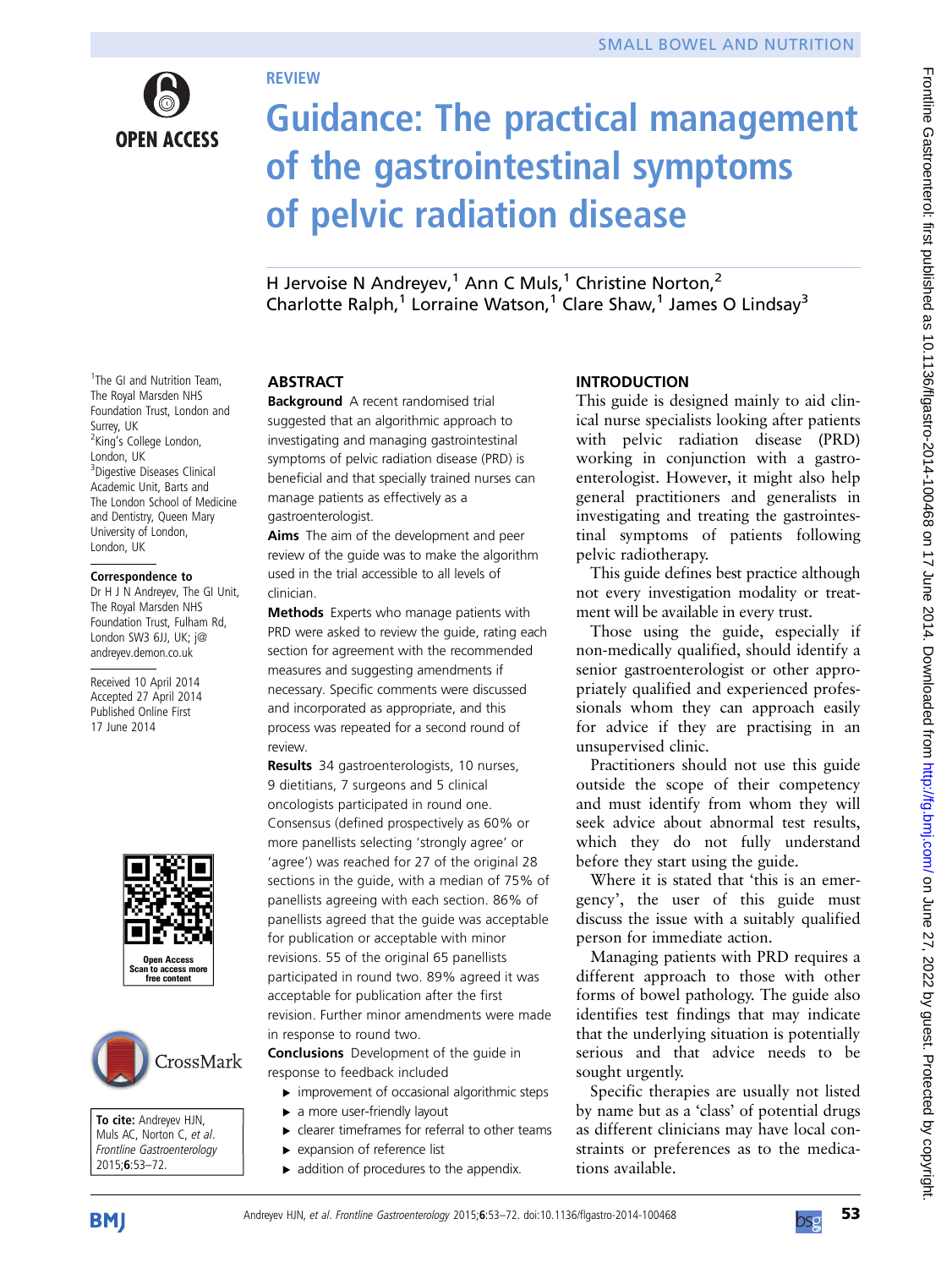Important principles to consider when using the algorithms are

- ▸ Patients may have up to 22 gastrointestinal (GI) symptoms after pelvic radiotherapy simultaneously.
- ▶ Each symptom may have more than one cause.
- ▸ Symptoms must be investigated systematically, otherwise causes may be missed.
- ▸ Arranging all investigations at the first consultation reduces follow-up and allows directed treatment at all causes for symptoms at the earliest opportunity.
- ▸ Patients who have had radiotherapy need a different approach to patients who have GI symptoms for other reasons.
- ▸ Specialist centres only very rarely reach a new diagnosis of 'irritable bowel syndrome' in this patient group.
- ▸ Endoscopic or surgical intervention in tissues exposed to radiotherapy carries increased risk of serious complications.

This guide has three parts:

- 1. Introduction, guide to blood tests, how to use the algorithm and taking a history.
- 2. An algorithm detailing the individual investigation and treatment of each of the 22 symptoms identified as particularly relevant to this patient group.
- 3. A brief description of the diagnosis, treatment and management techniques of common conditions found in patients with PRD.

### GUIDELINE FOR BLOOD TESTS USED WITHIN THE GUIDE

| Routine:                          |               | Full blood count, urea and electrolytes, liver function, glucose, calcium                                                                                                                                                                                                                        |
|-----------------------------------|---------------|--------------------------------------------------------------------------------------------------------------------------------------------------------------------------------------------------------------------------------------------------------------------------------------------------|
| Haemoglobin<br>$<$ 80 g/L         |               | $\blacktriangleright$ If Hb <80 g/L: consider blood transfusion (checking<br>ferritin, transferrin saturation, RBC folate and<br>vitamin B12 before transfusion).<br>If iron deficient: consider iron supplements.<br>If unexplained: consider OGD and colonoscopy/CT<br>pneumocolon.            |
| Anaemic<br>but Hb<br>>80 g/L      |               | ► Check ferritin, transferrin saturation, RBC folate and<br>vitamin B12. Replace if necessary, monitor<br>response. If unexplained consider OGD and<br>colonoscopy.                                                                                                                              |
| Abnormal<br>urea,<br>electrolytes |               | $\triangleright$ Discuss with supervising clinician within 24 h.<br>► Consider appropriate IV fluid therapy/oral<br>replacement.                                                                                                                                                                 |
| Abnormal liver<br>function tests  |               | $\triangleright$ Discuss with supervising clinician within 24 h.<br>▶ Patient will need a liver ultrasound and liver screen<br>including hepatitis B and C serology, ferritin, $\alpha$ feta<br>protein, $\alpha$ 1 antitrypsin, liver autoantibodies, total<br>Igs, cholesterol, triglycerides. |
| Ahnormal<br>glucose level         | $\rightarrow$ | If no history of diabetes:<br>Between 7-11 mmol/L: refer to GP.<br>$\triangleright$ >11 mmol/L and ketones in urine: <b>this is an</b><br>emergency.<br>>11-20 mmol and no ketones in urine: discuss<br>with supervising clinician within 24 h.                                                  |

| $\triangleright$ >20 mmol/L and no ketones in urine: <b>this is an</b> |  |  |  |  |
|------------------------------------------------------------------------|--|--|--|--|
| emergency.<br>If known diahetic:                                       |  |  |  |  |

| If known diabetic: |  |
|--------------------|--|

- ► Do not check glucose levels.
- Consider checking HbA1c.

If 2.6–2.9 mmol/L: discuss with supervising clinician within 24 h.

calcium level

Abnormal corrected

If  $>3.0$  mmol/L: this is an emergency.

GP, general practitioner; RBC, red blood cell; OGD, oesophago-gastroduodenoscopy.

| Elevated ESR/CRP                                                            | $\rightarrow$ | Consider the following possibilities:<br>Infection (including SIBO).<br>Inflammation (including IBD).<br>Recurrent malignancy.<br>Non-GI causes (eg, rheumatoid<br>arthritis, vasculitis, connective tissue<br>disorders).                                                                                                                                                                                                                                                                        |
|-----------------------------------------------------------------------------|---------------|---------------------------------------------------------------------------------------------------------------------------------------------------------------------------------------------------------------------------------------------------------------------------------------------------------------------------------------------------------------------------------------------------------------------------------------------------------------------------------------------------|
| RBC folate deficiency                                                       |               | ► Consider referral to dietitian for<br>specialist dietetic advice/<br>supplementation.                                                                                                                                                                                                                                                                                                                                                                                                           |
| Iron deficiency: ferritin, %<br>transferrin saturation, red cell<br>indices |               | If iron is low, discuss with supervising<br>clinician and oncology team within<br>2 weeks.<br>If intolerant of oral iron: consider IV<br>iron infusion.                                                                                                                                                                                                                                                                                                                                           |
| If excess iron                                                              |               | ► Consider haemochromatosis: discuss<br>with supervising clinician and<br>consider genetic testing.                                                                                                                                                                                                                                                                                                                                                                                               |
| Low vitamin B12                                                             |               | $\blacktriangleright$ Exclude possibility of inadequate<br>dietary intake-if this is the probable<br>cause, consider trial of oral vitamin<br>B12 supplements.<br>> Consider possibility of pernicious<br>anaemia-check parietal cell<br>antibody.<br>Exclude SIBO (page 17). Recheck<br>result after treatment with antibiotics.<br>$\blacktriangleright$ If confirmed on repeat testing and<br>not treatable with oral replacement,<br>ask GP to arrange lifelong<br>intramuscular replacement. |
| Abnormal thyroid function<br>tests                                          |               | $\blacktriangleright$ If TSH suppressed (<0.5 mIU/L),<br>recheck result with thyroid<br>autoantibodies.<br>If TSH suppression confirmed, request<br>GP to organise/refer for radiological<br>imaging and treatment.                                                                                                                                                                                                                                                                               |
|                                                                             |               | If TSH elevated (>4.0 mIU/L).<br>Re-check result. Also check morning<br>cortisol if Na ≤135 mmol/L and K<br>>4 mmol/L or raised urea or<br>creatinine.<br>If TSH elevation confirmed: start<br>thyroid replacement medication.<br>Request GP monitor long term.<br>Review bowel function after<br>6-8 weeks.                                                                                                                                                                                      |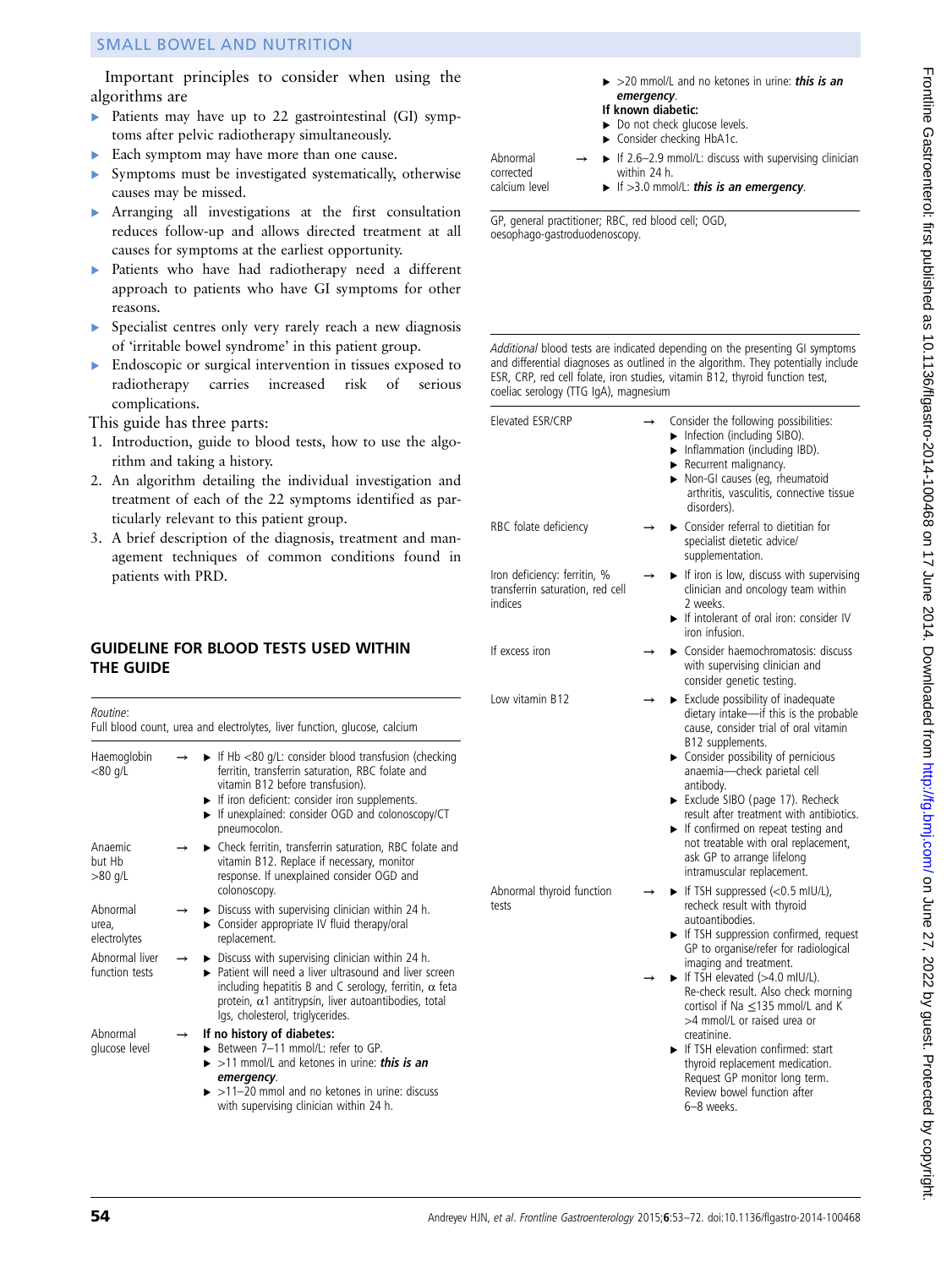- Abnormal coeliac serology  $\rightarrow$   $\rightarrow$  If IgA deficient, request IgG coeliac screen. If TTG elevated, confirm with duodenal biopsy. ▸ Refer for specialist dietetic advice. Serum Mg2+  $\rightarrow \rightarrow \rightarrow \text{If } < 0.3 \text{ mmol/L}: \text{this is an } \text{emergency}.$ emergency.<br>► If 0.3–0.5, consider IV replacement if symptomatic or fall in Mg2 level has been acute. If oral replacement is given, check for response after 5–7 days with repeat blood tests.
	- ▸ If oral replacement is used, Mg oxide or Mg aspartate provide better bioavailability and cause less diarrhoea than other Mg preparations.

CRP, C-reactive protein; ESR, erythrocyte sedimentation rate; GI, gastrointestinal; GP, general practitioner; IBD, inflammatory bowel disease; IgA, immunoglobulin A; IgG, immunoglobulin G; RBC, red blood cell; SIBO, small intestinal bacterial overgrowth; TSH, thyroid stimulating hormone; TTG, tissue transglutaminase.

Specific blood tests are indicated depending on the symptoms/diagnosis as outlined in the algorithm:

fat-soluble vitamins, trace elements, fasting gut hormones, INR, haematinics

| Any malabsorptive<br>syndromes, eq,<br>BAM<br>$\blacktriangleright$ Pancreatic<br>insufficiency<br>> Short bowel<br>syndrome | $\triangleright$ Check vitamins A-D-E, trace elements<br>(selenium, copper and zinc) and INR.<br>$\blacktriangleright$ If deficient: start appropriate supplementation.<br>$\triangleright$ Request yearly monitoring via GP. |
|------------------------------------------------------------------------------------------------------------------------------|-------------------------------------------------------------------------------------------------------------------------------------------------------------------------------------------------------------------------------|
| If bleeding                                                                                                                  | $\rightarrow$ $\rightarrow$ Check full blood count and INR.<br>$\triangleright$ Discuss immediately with supervising clinician<br>and gastroenterologist/GI surgeon.                                                          |
| When on a bile acid<br>sequestrant                                                                                           | $\rightarrow$ $\rightarrow$ Check triglyceride levels annually.<br>$\triangleright$ Check fat-soluble vitamins A-D-E and INR<br>(for vitamin K) annually.<br>• Check trace elements (selenium, zinc and<br>copper) annually.  |
| Cortisol level                                                                                                               | $\rightarrow \rightarrow$ Morning level needed. If low, arrange synacthen<br>test. If abnormal needs immediate discussion<br>with endocrinologist.                                                                            |

BAM, bile acid malabsorption; GI, gastrointestinal; GP, general practitioner; INR, International Normalised Ratio.

# HOW TO USE THE ALGORITHM

- 1. Identify the symptoms by systematic history taking.
- 2. Examine the patient appropriately.
- 3. Use the algorithm to plan investigations for troublesome/ severe symptoms.
- 4. Most patients have more than one symptom and so investigations need to be requested for each symptom.
- 5. Usually all investigations are ordered at the same time and the patient reviewed with all the results.
- 6. When investigations should be ordered sequentially, the algorithm indicates this by stating first line, second line, etc.
- 7. Treatment options are generally offered sequentially but clinical judgement should be used.

# TAKING AN APPROPRIATE HISTORY

Patients cannot be helped without an accurate history being taken.

- ▸ Taking a history of GI symptoms is a skill that must be learnt.
- Tools such as a Bristol Stool Chart can often clarify exactly what patients mean.
- Specialist units find that symptom questionnaires completed by the patient before the consultation often help clarify which issues are really troubling the patient.

Taking a history needs to elicit:

- ▸ What was bowel function like before the cancer emerged?
- How have the symptoms changed over time?
- Are key features indicative of reversible underlying pathology present, for example,
	- Steatorrhoea?
	- Nocturnal waking to defecate?
	- Rapid progressive worsening of symptoms?
	- Rapid weight loss?
	- Has the patient noticed any masses?
- ▶ Patients and clinicians alike often miss the presence of intermittent steatorrhoea—ask:
	- Is there an oily film in the lavatory water?
	- Is the stool ever pale/putty-like/foul smelling/difficult to flush/floating?

A very clear definition of what a patient means when they use specific terms—for example, 'diarrhoea'/'loose stool'—what type on the Bristol Stool Chart?; 'frequency'—true bowel opening or tenesmus and incomplete evacuation?

- ▸ Is there a consistent impact of a specific component of diet on their symptoms, especially
	- Fibre: how much are they eating—too much/too little?
	- Fat: does this promote type 6–7 stool/steatorrhoea?
	- Lactose-containing foods?
	- Gluten-containing foods?
	- Alcohol intake?
- ▸ Is there an association between the start of specific medication or increase in its dose and their symptoms—for example, metformin, proton pump inhibitor, β-blockers?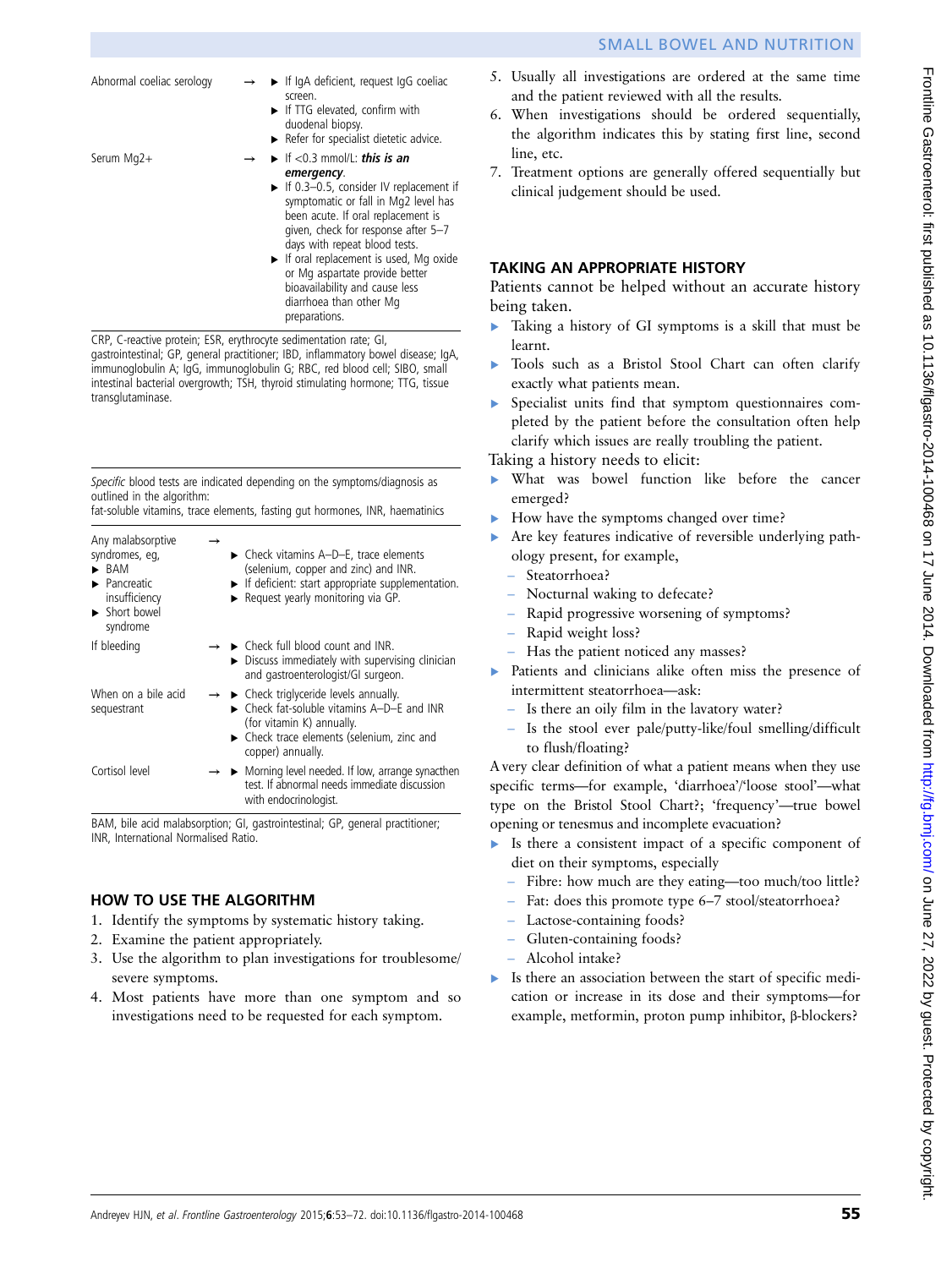# GI SYMPTOMS

#### Bleeding (rectal): bright red  $\pm$  clots

| <b>Investigations</b>                                                                                                           | <b>Potential results</b>                                                        | Clinical management plan: abnormal results                                                                                                                                                                                                                                                                                                                                                                                                                                                                                                                                                                                                               |  |  |
|---------------------------------------------------------------------------------------------------------------------------------|---------------------------------------------------------------------------------|----------------------------------------------------------------------------------------------------------------------------------------------------------------------------------------------------------------------------------------------------------------------------------------------------------------------------------------------------------------------------------------------------------------------------------------------------------------------------------------------------------------------------------------------------------------------------------------------------------------------------------------------------------|--|--|
| Abnormal<br>Check haemoglobin, RBC<br>indices and platelets<br>Check clotting and haematinics<br>if heavy bleeding has occurred |                                                                                 | Follow treatment for abnormal blood results (pages 2-3).                                                                                                                                                                                                                                                                                                                                                                                                                                                                                                                                                                                                 |  |  |
| Flexible sigmoidoscopy                                                                                                          | Radiation proctopathy with bleeding<br>from telangiectasia                      | 1. Do not biopsy irradiated areas.<br>2. Optimise bowel function and stool consistency.<br>3. If bleeding is not affecting quality of life, reassure.<br>4. If bleeding affects quality of life, stop/reduce anti-coagulants if possible and<br>consider sucralfate enemas (page 19).<br>5. Discuss referral to a specialist centre for treatment to ablate telangiectasia<br>(pages 18-19):<br>a. hyperbaric oxygen therapy<br>b. intra-rectal formalin<br>b. thermal therapy, eg, APC<br>6. Consider referral to a specialist centre for experimental therapy within the<br>context of a clinical trial: thalidomide, vitamin A, tranexamic acid, RFA. |  |  |
|                                                                                                                                 | Haemorrhoidal bleeding                                                          | If not affecting quality of life, reassure.<br>Consider local treatment of haemorrhoids (diet, topical creams).<br>Consider surgical referral for 3rd degree haemorrhoids.                                                                                                                                                                                                                                                                                                                                                                                                                                                                               |  |  |
|                                                                                                                                 | Primary inflammatory bowel disease                                              | Send stool culture. If mild or moderate, refer within 2 weeks to a<br>gastroenterologist.<br>If severe, this is an emergency-discuss immediately with a<br>gastroenterologist.                                                                                                                                                                                                                                                                                                                                                                                                                                                                           |  |  |
|                                                                                                                                 | Diverticular bleeding                                                           | This is an emergency<br>Discuss immediately with a GI surgeon                                                                                                                                                                                                                                                                                                                                                                                                                                                                                                                                                                                            |  |  |
|                                                                                                                                 | Viral infection (eq. CMV)                                                       | This is an emergency<br>Discuss immediately with a gastroenterologist.                                                                                                                                                                                                                                                                                                                                                                                                                                                                                                                                                                                   |  |  |
|                                                                                                                                 | Newly diagnosed neoplasia second<br>primary/tumour recurrence/advanced<br>polyp | Refer urgently to the appropriate oncology team requesting an appointment<br>within 2 weeks.                                                                                                                                                                                                                                                                                                                                                                                                                                                                                                                                                             |  |  |
|                                                                                                                                 | If all tests are negative, but<br>symptoms persist                              | 1. Consider colonoscopy.<br>2. Optimise bowel function and stool consistency.<br>3. Reassure and request GP to check Hb as clinically indicated.                                                                                                                                                                                                                                                                                                                                                                                                                                                                                                         |  |  |

APC, argon plasma coagulation; CMV, cytomegalovirus; GI, gastrointestinal; GP, general practitioner; RBC, red blood cell; RFA, radiofrequency ablation.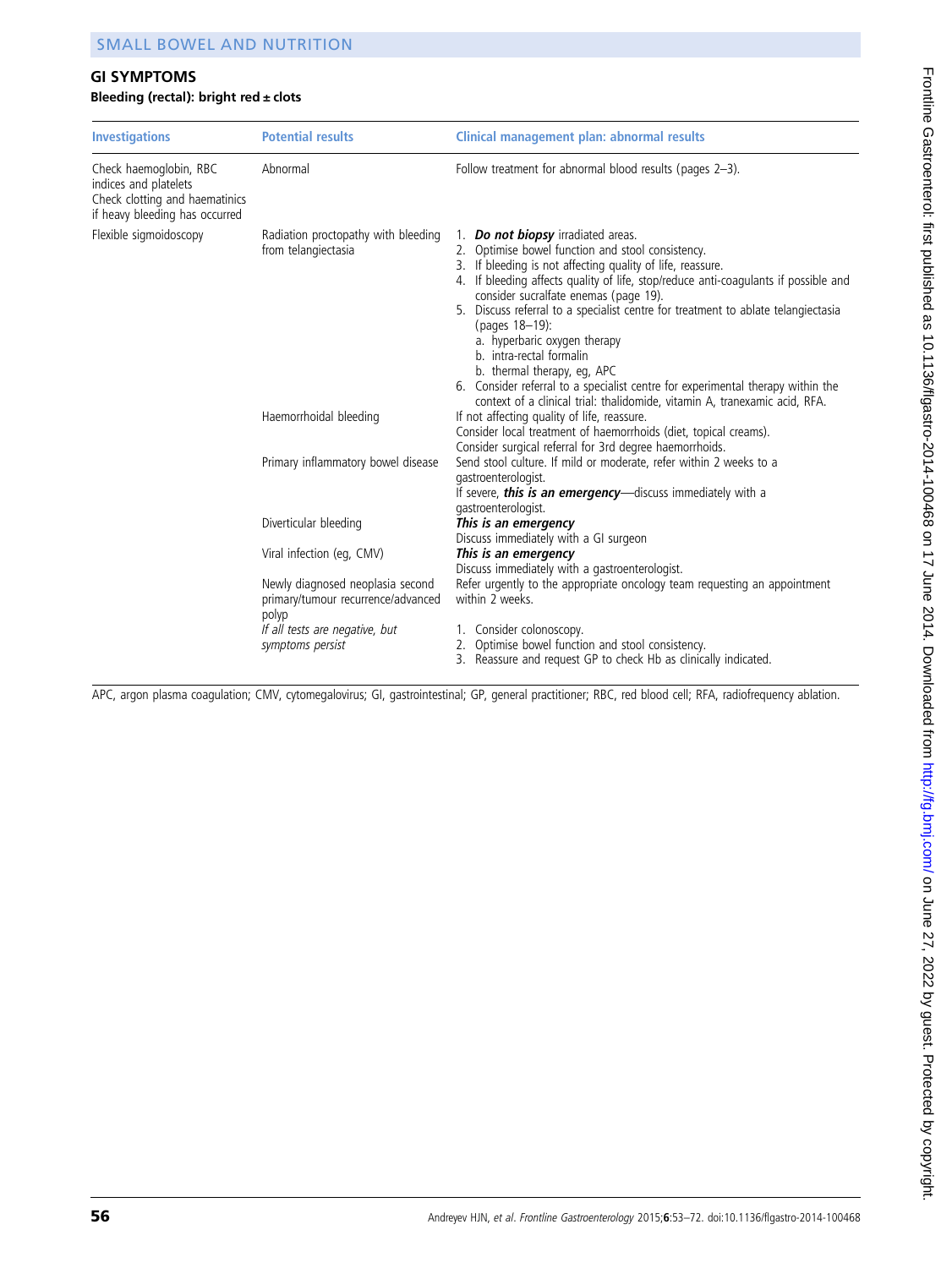| Bleeding (rectal): dark bleeding                                                                      |                                                                                                                                                                                                                                                               |                                                                                                                                                                                                                                                                                                                                                                                                                                                                                                                                                                                                                                                                                                                                                                                                                                                                                                                                                                                                                                          |  |  |  |
|-------------------------------------------------------------------------------------------------------|---------------------------------------------------------------------------------------------------------------------------------------------------------------------------------------------------------------------------------------------------------------|------------------------------------------------------------------------------------------------------------------------------------------------------------------------------------------------------------------------------------------------------------------------------------------------------------------------------------------------------------------------------------------------------------------------------------------------------------------------------------------------------------------------------------------------------------------------------------------------------------------------------------------------------------------------------------------------------------------------------------------------------------------------------------------------------------------------------------------------------------------------------------------------------------------------------------------------------------------------------------------------------------------------------------------|--|--|--|
| <b>Investigations</b>                                                                                 | <b>Potential results</b>                                                                                                                                                                                                                                      | Clinical management plan: abnormal results                                                                                                                                                                                                                                                                                                                                                                                                                                                                                                                                                                                                                                                                                                                                                                                                                                                                                                                                                                                               |  |  |  |
| Check haemoglobin and RBC indices<br>Check clotting and haematinics if heavy<br>bleeding has occurred | Abnormal                                                                                                                                                                                                                                                      | Follow treatment for abnormal blood results (pages 2-3).                                                                                                                                                                                                                                                                                                                                                                                                                                                                                                                                                                                                                                                                                                                                                                                                                                                                                                                                                                                 |  |  |  |
| OGD and colonoscopy                                                                                   | Radiation-induced<br>telangiectasia in the colon<br>or terminal ileum<br>Primary inflammatory<br>bowel disease<br>Diverticular bleeding<br>Upper GI source for<br>bleeding<br>Newly diagnosed<br>neoplasia<br>2nd primary/tumour<br>recurrence/advanced polyp | 1. Do not biopsy irradiated areas.<br>2. Optimise bowel function and stool consistency.<br>3. If bleeding is not affecting quality of life, reassure.<br>4. If bleeding affects quality of life, stop/reduce anticoagulants if possible and consider<br>oral sucralfate.<br>Discuss and refer to a specialist centre for treatment to ablate telangiectasia:<br>a. hyperbaric oxygen therapy<br>b. thermal therapy, eg, APC<br>Consider referral to a specialist centre for experimental therapy<br>6.<br>within the context of a clinical trial: thalidomide, vitamin A, tranexamic acid, RFA.<br>1. Send stool culture.<br>2. If mild or moderate, refer within 2 weeks to a gastroenterologist.<br>If severe, <b>this is an emergency</b> —discuss immediately with a gastroenterologist.<br>This is an emergency<br>Discuss immediately with a GI surgeon.<br>This is an emergency<br>Discuss immediately with a gastroenterologist.<br>Refer urgently to the appropriate oncology team requesting an appointment within<br>2 weeks. |  |  |  |
|                                                                                                       | If all tests are negative,<br>but symptoms persist                                                                                                                                                                                                            | 1. Discuss with supervising gastroenterologist.<br>2. Consider capsule endoscopy (following use of a patency capsule—high risk of<br>strictures).<br>3. Consider angiography.<br>Ack CD to monitor Uh as clinically indicated                                                                                                                                                                                                                                                                                                                                                                                                                                                                                                                                                                                                                                                                                                                                                                                                            |  |  |  |

4. Ask GP to monitor Hb as clinically indicated.

APC, argon plasma coagulation; GI, gastrointestinal; GP, general practitioner; OGD, oesophago-gastroduodenoscopy; RBC, red blood cell; RFA, radiofrequency ablation.

|  |  |  |  | <b>Bloating/abdominal cramps</b> |
|--|--|--|--|----------------------------------|
|--|--|--|--|----------------------------------|

| <b>Potential results</b>                                                                           | Clinical management plan: abnormal results                                                                                                                                                                                                                                                            |
|----------------------------------------------------------------------------------------------------|-------------------------------------------------------------------------------------------------------------------------------------------------------------------------------------------------------------------------------------------------------------------------------------------------------|
|                                                                                                    |                                                                                                                                                                                                                                                                                                       |
| Abnormal results                                                                                   | Follow treatment of abnormal blood results (pages 2-3).                                                                                                                                                                                                                                               |
| Severe faecal loading                                                                              | 1. Full bowel clearance, ie, Picolax (Ferring Pharmaceuticals Ltd, West Drayton, UK),<br>Klean-Prep (Norgine Limited, Harefield, UK), Moviprep (Norgine Limited, Harefield, UK).<br>2. Maintenance bulk laxative.<br>Correct positioning on lavatory and pelvic floor exercises (page 18).            |
| Inadequate fluid Inadequate/<br>excessive fibre intake<br>Excessive sorbitol<br>Excessive caffeine | Dietary advice.<br>1.<br>2. Referral to dietitian and ask patient to complete 7 day dietary diary.                                                                                                                                                                                                    |
|                                                                                                    | Consider stopping opiate drugs/metformin/statins/non-steroidal anti-inflammatory<br>drugs.                                                                                                                                                                                                            |
|                                                                                                    |                                                                                                                                                                                                                                                                                                       |
| <b>SIBO</b>                                                                                        | Treatment for SIBO (page 17).                                                                                                                                                                                                                                                                         |
| EPI                                                                                                | Treatment for EPI (page 16).                                                                                                                                                                                                                                                                          |
| Carbohydrate intolerance                                                                           | Treatment for carbohydrate malabsorption (pages 16-17).                                                                                                                                                                                                                                               |
| Suggestive of gallstones,<br>inflammatory bowel disease,<br>tumour recurrence, other               | Discuss with supervising clinician and refer as clinically appropriate to a GI surgeon/<br>gastroenterologist/oncology team.                                                                                                                                                                          |
| Small bowel stenosis                                                                               | Discuss with supervising clinician and refer as clinically appropriate to a GI surgeon/<br>gastroenterologist/oncology team.                                                                                                                                                                          |
| If all tests are negative, but<br>symptoms persist                                                 | 1. Reassure.<br>2. Antispasmodics.<br>Low-dose antidepressants.<br>3.<br>Consider referral for low FODMAPs diet.<br>4<br>Agent for neuropathic pain if pain severe.<br>6. Refer to pain clinic if pain severe.<br>7. Consider a referral for acupuncture.<br>8. Consider a referral for hypnotherapy. |
|                                                                                                    |                                                                                                                                                                                                                                                                                                       |

EPI, exocrine pancreatic insufficiency; FODMAPs, fermentable oligo-, di- and mono-saccharides and polyols; GI, gastrointestinal; OGD, oesophago-gastroduodenoscopy; SIBO, small intestinal bacterial overgrowth.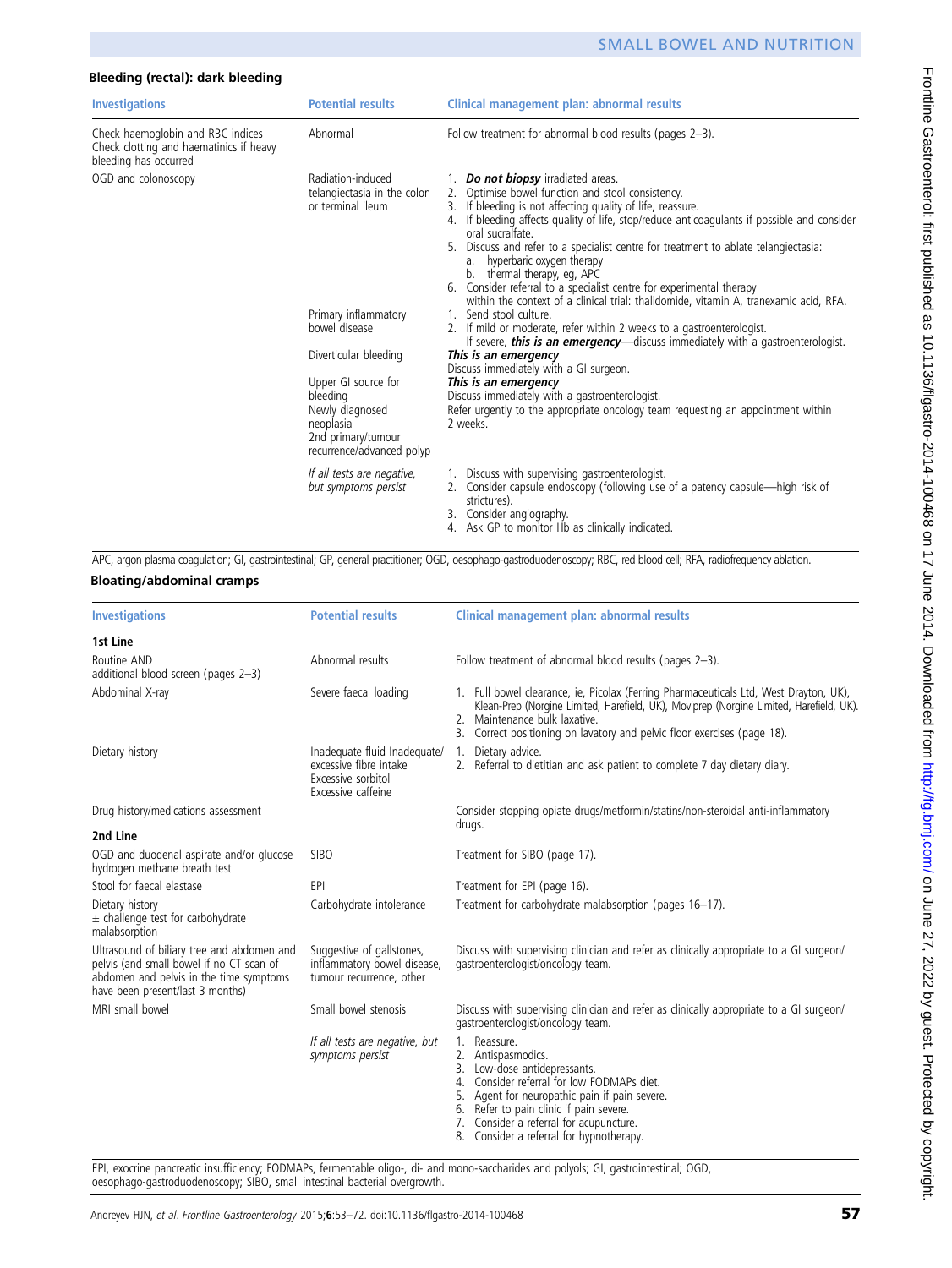# Borborygmi

# (A rumbling/gurgling noise produced by the movement of fluid or gas through the intestine)

| <b>Investigations</b>                                                                   | <b>Potential results</b>                                     | Clinical management plan: abnormal results                                                                                                    |
|-----------------------------------------------------------------------------------------|--------------------------------------------------------------|-----------------------------------------------------------------------------------------------------------------------------------------------|
| 1st Line                                                                                |                                                              |                                                                                                                                               |
| Routine AND additional blood screen<br>(pages $2-3$ )                                   | Abnormal results                                             | Follow treatment of abnormal blood results (pages 2-3).                                                                                       |
| OGD and duodenal aspirate and biopsies and/<br>or glucose hydrogen methane breath tests | <b>SIBO</b><br>Enteric infection                             | Treatment for SIBO (page 17).<br>Treat as recommended by microbiologist.                                                                      |
| Carbohydrate challenge                                                                  | Carbohydrate malabsorption                                   | Treatment for carbohydrate malabsorption (pages 16-17).                                                                                       |
|                                                                                         |                                                              | If borgorygmi are present in combination with other symptoms: flushing, abdominal pain, diarrhoea, wheezing, tachycardia or fluctuation in BP |
| 2nd Line                                                                                |                                                              |                                                                                                                                               |
| Fasting gut hormones<br>+ Urinary 5-HIAA + CT scan chest, abdomen<br>and pelvis         | Functioning NET, eg, carcinoid<br>syndrome or pancreatic NET | Discuss and refer urgently to the appropriate neuroendocrine tumour<br>team requesting an appointment within 2 weeks.                         |
|                                                                                         | If all tests are negative, but<br>symptoms persist           | Reassure.                                                                                                                                     |

OGD, oesophago-gastroduodenoscopy; NET, neuroendocrine tumour; SIBO, small intestinal bacterial overgrowth.

#### Constipation/difficulty evacuating rectum

| <b>Investigations</b>                                                              | <b>Potential results</b>                                                                                                                                                                             | Clinical management plan: abnormal results                                                                                                                                                                                                                                                                                                                                                                            |
|------------------------------------------------------------------------------------|------------------------------------------------------------------------------------------------------------------------------------------------------------------------------------------------------|-----------------------------------------------------------------------------------------------------------------------------------------------------------------------------------------------------------------------------------------------------------------------------------------------------------------------------------------------------------------------------------------------------------------------|
| Dietary/lifestyle/medications assessment                                           | Inadequate fibre intake<br>Reduced general exercise<br>Drug induced, eg,<br>opioid<br>ondanestron<br>antimuscarinic<br>loperamide<br>iron supplement<br>Chronic constipation/<br>evacuation disorder | 1. Dietary advice about healthy fibre and fluid intake.<br>Lifestyle advice about daily exercise.<br>3. Making time to have a toileting routine, correct positioning on<br>the lavatory.<br>4. Medications advice.<br>Rectal evacuant (eg, glycerine suppositories).<br>5.<br>Bulk laxative $\pm$ rectal evacuant.<br>6.<br>Consider referral for biofeedback therapy (page 18).<br>Consider use of probiotics.<br>8. |
| Abdominal/rectal examination                                                       | Anal fissure                                                                                                                                                                                         | 1. Topical healing agent, eg, GTN or diltiazem gel (for 8 weeks).<br>Stool bulking/softening agent $\pm$ short term topical local<br>anaesthetic.<br>3. If recurrent, consider referral for botulinum toxin treatment.<br>4. If fissure not healed after 2 months, refer for surgical opinion.                                                                                                                        |
| Routine blood screen and additional blood<br>screen                                | Dehydration<br>Hypothyroidism<br>Elevated calcium                                                                                                                                                    | Encourage oral fluid intake.<br>1. Repeat thyroid function test.<br>2. Inform GP and follow management (pages 2-3).<br>Follow management (page 2).                                                                                                                                                                                                                                                                    |
| Abdominal X-ray                                                                    | Faecal loading/faecal<br>impaction                                                                                                                                                                   | 1. Full bowel clearance, eg, Picolax, Klean-Prep.<br>2. Maintenance bulk laxative.<br>3. Correct positioning on lavatory and pelvic floor exercises<br>(page 18).                                                                                                                                                                                                                                                     |
| Transit study                                                                      | Slow GI transit                                                                                                                                                                                      | Discuss and refer to a gastroenterologist routinely.                                                                                                                                                                                                                                                                                                                                                                  |
| Colonoscopy/CT pneumocolon if new onset<br>Flexible sigmoidoscopy for longstanding | Newly diagnosed neoplasm                                                                                                                                                                             | Discuss and refer to oncology team, requesting appointment within<br>2 weeks.                                                                                                                                                                                                                                                                                                                                         |
| problems                                                                           | Newly diagnosed IBD                                                                                                                                                                                  | If mild or moderate, refer within 2 weeks to a gastroenterologist.<br>If severe, this is an emergency-discuss immediately with a<br>gastroenterologist.                                                                                                                                                                                                                                                               |
|                                                                                    | Anastomotic stricturing<br>Anterior resection syndrome                                                                                                                                               | Discuss with supervising clinician.<br>1. Pelvic floor exercises (page 18).<br>2. Bulking agent.<br>3. Antidiarrhoeal medication.<br>Low-dose tricyclic/SSRI antidepressant.<br>4.<br>Consider referral for sacral nerve/tibial nerve stimulation.<br>6. Consider referral to a GI surgeon for stoma formation.                                                                                                       |

GI, gastrointestinal; GP, general practitioner; GTN, glyceril trinitrate; IBD, inflammatory bowel disease.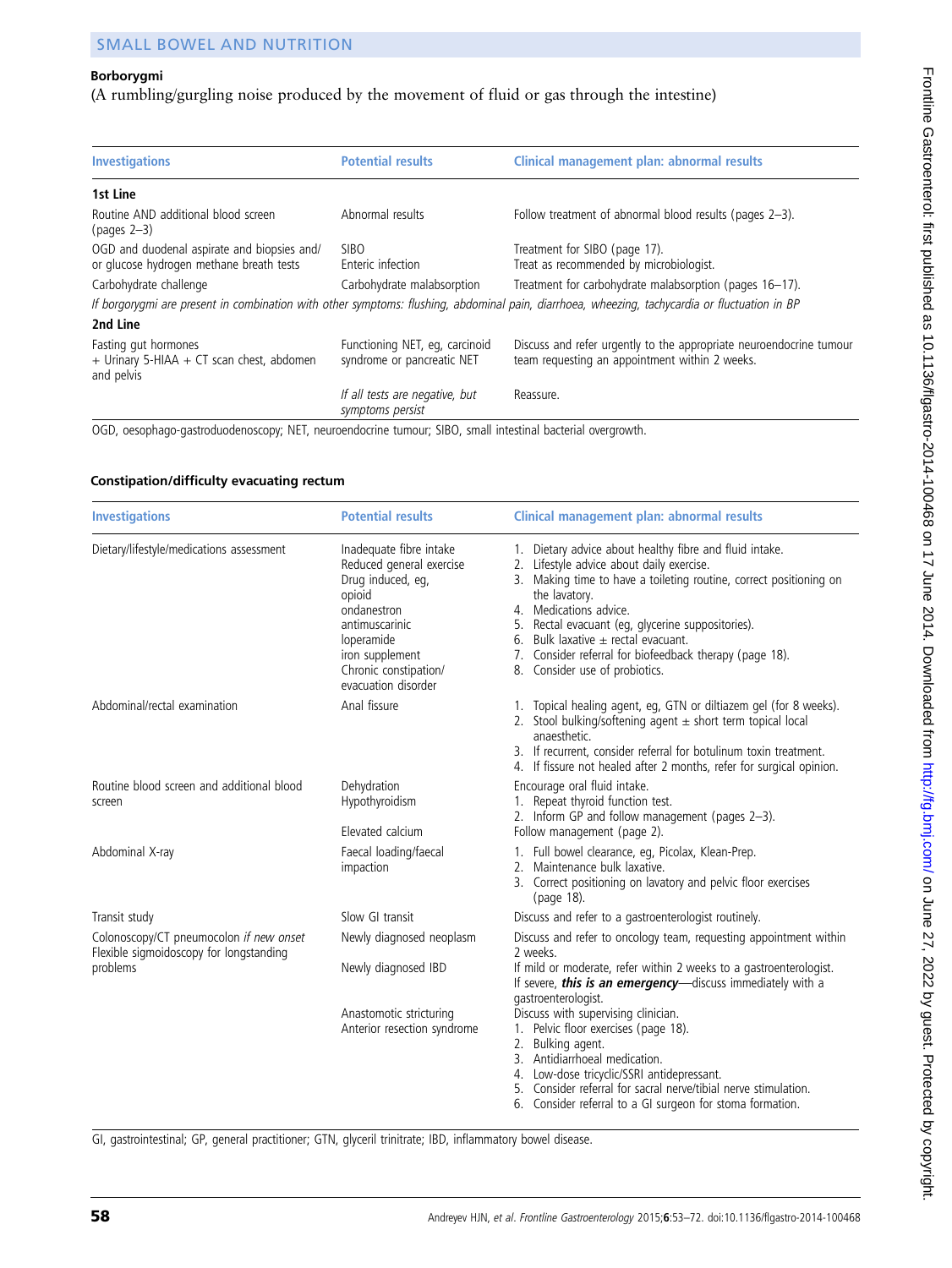#### Diarrhoea (stool type 6–7 Bristol Stool Chart)

Also use this section if patient has 'frequency of defecation', 'nocturnal defecation' or 'urgency of defecation'

| <b>Investigations</b>                                                                                                                                                  | <b>Potential results</b>                                                                                                                                                                                                                                                      | Clinical management plan: abnormal results                                                                                                                                                                                                                                                                                                                                                                                                                                                      |
|------------------------------------------------------------------------------------------------------------------------------------------------------------------------|-------------------------------------------------------------------------------------------------------------------------------------------------------------------------------------------------------------------------------------------------------------------------------|-------------------------------------------------------------------------------------------------------------------------------------------------------------------------------------------------------------------------------------------------------------------------------------------------------------------------------------------------------------------------------------------------------------------------------------------------------------------------------------------------|
| Dietary/ lifestyle/ medications assessment                                                                                                                             | High dietary fat intake<br>Low/high fibre intake<br>High fizzy drink intake<br>High use of sorbitol-containing<br>chewing gum or sweets<br>High caffeine intake<br>High alcohol intake<br>Anxiety<br>Drug induced, eg,<br>PPIs<br>Laxatives<br><b>B</b> blockers<br>Metformin | 1. Dietary advice about healthy fibre and dietary fat intake.<br>2. Referral to dietitian and ask patient to complete 7-day<br>dietary diary beforehand.<br>3. Lifestyle advice about smoking cessation.<br>4. Consider referral for psychological support.<br>5. Medications advice.<br>6. Antidiarrhoeal $\pm$ bulk laxative.                                                                                                                                                                 |
| Routine AND additional blood screen (pages 2-3)                                                                                                                        | Abnormal results<br>$Mq^{2+}$ low<br>Coeliac disease                                                                                                                                                                                                                          | Follow treatment of abnormal blood results (pages 2-3).<br>1. If IgA deficient, request IgG coeliac screen.<br>2. Confirm with duodenal biopsy.<br>3. Refer to dietitian for gluten free diet.<br>4. Liaise with GP regarding long term monitoring of bone<br>densitometry and referral to a coeliac clinic.                                                                                                                                                                                    |
| Stool sample: for microscopy, culture and Clostridium difficile<br>toxin                                                                                               | Stool contains pathogen                                                                                                                                                                                                                                                       | Treat as recommended by the microbiologist and local<br>protocols.                                                                                                                                                                                                                                                                                                                                                                                                                              |
| Stool sample: for faecal elastase                                                                                                                                      | EPI                                                                                                                                                                                                                                                                           | See EPI (page 16)                                                                                                                                                                                                                                                                                                                                                                                                                                                                               |
| OGD with duodenal aspirate and biopsies and/or glucose<br>hydrogen (methane) breath test                                                                               | <b>SIBO</b>                                                                                                                                                                                                                                                                   | Treatment for SIBO (page 17).                                                                                                                                                                                                                                                                                                                                                                                                                                                                   |
| Carbohydrate challenge                                                                                                                                                 | Specific disaccharide intolerance                                                                                                                                                                                                                                             | Appropriate treatment (pages 16-17).                                                                                                                                                                                                                                                                                                                                                                                                                                                            |
| SeHCAT scan                                                                                                                                                            | BAM                                                                                                                                                                                                                                                                           | Treatment for BAM (page 16).                                                                                                                                                                                                                                                                                                                                                                                                                                                                    |
| Abdominal X-ray                                                                                                                                                        | Faecal loading with overflow                                                                                                                                                                                                                                                  | Bulking agent.                                                                                                                                                                                                                                                                                                                                                                                                                                                                                  |
| 1st Line                                                                                                                                                               |                                                                                                                                                                                                                                                                               |                                                                                                                                                                                                                                                                                                                                                                                                                                                                                                 |
| Flexible sigmoidoscopy with biopsies from non-irradiated<br>bowel (avoid biopsies from areas obviously irradiated in<br>sigmoid and rectum)                            | Radiation proctopathy and<br>frequency of defecation<br>Radiation proctopathy/colopathy<br>and pelvic floor dysfunction<br>(page 17)<br>Macroscopic colitis                                                                                                                   | 1. Pelvic floor and toileting exercises (page 18)-<br>min. 6 weeks.<br>2. Add stool bulking agent to pelvic floor exercise regimen.<br>3. Antidiarrhoeal $\pm$ stool bulking agent.<br>1. Antidiarrhoeal.<br>2. $\pm$ stool bulking agent.<br>3. $\pm$ pelvic floor and toileting exercises (page 18).<br>1. Send stool culture.<br>2. If mild or moderate, refer within 2 weeks to a<br>gastroenterologist. If severe, this is an emergency-<br>discuss immediately with a gastroenterologist. |
|                                                                                                                                                                        | Microscopic colitis                                                                                                                                                                                                                                                           | Discuss with supervising clinician and refer to a<br>gastroenterologist.                                                                                                                                                                                                                                                                                                                                                                                                                        |
| 2nd Line                                                                                                                                                               |                                                                                                                                                                                                                                                                               |                                                                                                                                                                                                                                                                                                                                                                                                                                                                                                 |
| Colonoscopy with biopsies                                                                                                                                              | Macroscopic or microscopic colitis<br>Organic cause (eg, infection,<br>inflammation, neoplastic)                                                                                                                                                                              | As above.<br>Discuss with the appropriate clinical team within 24 h.                                                                                                                                                                                                                                                                                                                                                                                                                            |
| If diarrhoea is present in combination with other symptoms:<br>flushing, abdominal pain, borborygmi, wheezing, tachycardia or fluctuation in BP<br>3rd Line            |                                                                                                                                                                                                                                                                               |                                                                                                                                                                                                                                                                                                                                                                                                                                                                                                 |
| Gut hormones (Chromogranin A&B, gastrin, substance P, VIP,<br>calcitonin, somatostatin, pancreatic polypeptide) and Urinary<br>5-HIAA and CT chest, abdomen and pelvis | Functioning NET, eg, carcinoid<br>syndrome or pancreatic NET                                                                                                                                                                                                                  | Discuss and refer to the appropriate neuroendocrine tumour<br>team requesting an appointment within 2 weeks.                                                                                                                                                                                                                                                                                                                                                                                    |
|                                                                                                                                                                        | If all tests are negative, but<br>symptoms persist                                                                                                                                                                                                                            | Reassure and suggest symptomatic treatment with<br>antidiarrhoeal drugs.<br>Trial of low-dose tricyclic antidepressants.<br>Biofeedback.                                                                                                                                                                                                                                                                                                                                                        |

Note: faecal calprotectin as a marker for bowel inflammation is too non-specific and hence not recommended in this population.

BAM, bile acid malabsorption; EPI, excocrine pancreatic insufficiency; GP, general practitioner; IgA, immunoglobulin A; IgG, immunoglobulin G; OGD, oesophago-gastroduodenoscopy; PPI, proton pump inhibitor; NET, neuroendocrine tumour; SIBO, small intestinal bacterial overgrowth.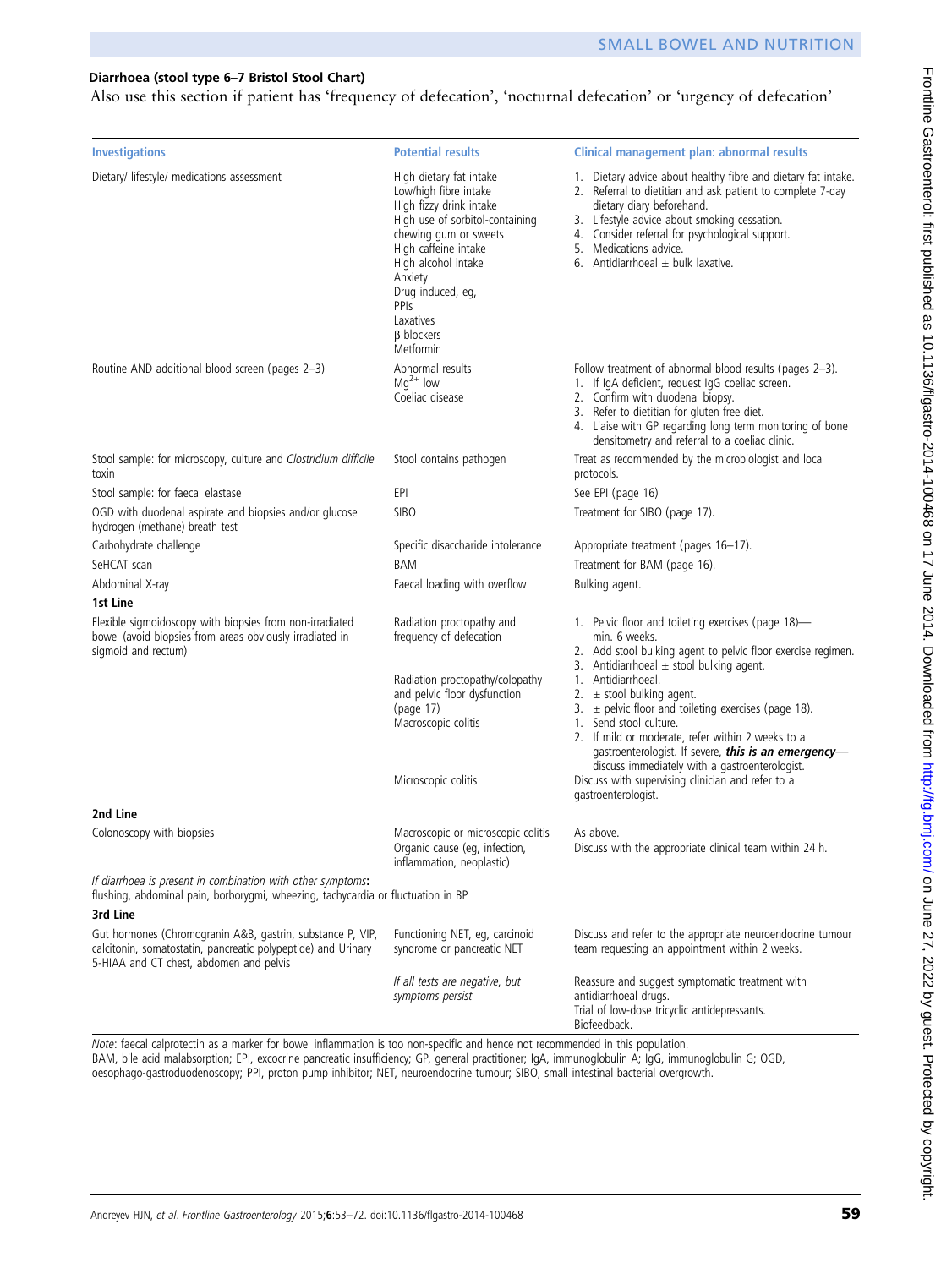#### Faecal incontinence (Soiling/leakage/using pads)

| <b>Investigations</b>                                 | <b>Potential results</b>                                                                                                                                                                                                                                                                                                                                   | Clinical management plan: abnormal results                                                                                                                                                                                                                                                                                                                                                                                                                                                                                                                                                                                                                                                        |
|-------------------------------------------------------|------------------------------------------------------------------------------------------------------------------------------------------------------------------------------------------------------------------------------------------------------------------------------------------------------------------------------------------------------------|---------------------------------------------------------------------------------------------------------------------------------------------------------------------------------------------------------------------------------------------------------------------------------------------------------------------------------------------------------------------------------------------------------------------------------------------------------------------------------------------------------------------------------------------------------------------------------------------------------------------------------------------------------------------------------------------------|
| 1st Line                                              |                                                                                                                                                                                                                                                                                                                                                            |                                                                                                                                                                                                                                                                                                                                                                                                                                                                                                                                                                                                                                                                                                   |
| Routine AND additional blood screen (pages 2-3)       | Abnormal results                                                                                                                                                                                                                                                                                                                                           | Follow treatment of abnormal blood results (pages 2-3).                                                                                                                                                                                                                                                                                                                                                                                                                                                                                                                                                                                                                                           |
| Rectal examination Anoscopy<br>Flexible sigmoidoscopy | Pelvic floor dysfunction (page 17)<br>with radiation proctopathy and faecal<br>incontinence/leakage OR<br>Anal sphincter defect<br>Stool consistency: type 6-7<br>Constipation with overflow diarrhoea<br>Mucus leakage<br>Mucosal prolapse<br>Unrelated to radiotherapy (eq,<br>childbirth, previous sphincter surgery,<br>haemorrhoidectomy, idiopathic) | 1. Pelvic floor and toileting exercises (page 18).<br>Stool bulking $\pm$ antidiarrhoeal agent.<br>2.<br>Antidiarrhoeal agent $\pm$ stimulant laxative suppositories/enemas.<br>3.<br>Topical sympathomimetic agent (eg, phenylephrine).<br>4.<br>Perianal skin care (pages 19-20).<br>Referral for biofeedback<br>6.<br>Consider referral to a specialist centre for sacral nerve stimulation.<br>Consider referral to a specialist centre for defunctioning surgery/sphincter repair.<br>See 'diarrhoea' (page 7).<br>See 'constipation' (page 6).<br>See 'mucus discharge' (page 9).<br>Routine referral to a GI surgeon.<br>Refer to a specialist team for management of faecal incontinence. |
| 2nd Line                                              |                                                                                                                                                                                                                                                                                                                                                            |                                                                                                                                                                                                                                                                                                                                                                                                                                                                                                                                                                                                                                                                                                   |
| Endo anal ultrasound<br>AND<br>Anorectal physiology   | Muscular incoordination or<br>inadequate function                                                                                                                                                                                                                                                                                                          | Pelvic floor and toileting exercises (page 18)<br>Bulking agent (Normacol (Norgine, Harefield, UK) or loperamide.<br>Biofeedback (page 18).                                                                                                                                                                                                                                                                                                                                                                                                                                                                                                                                                       |
|                                                       | Significant sphincter defect                                                                                                                                                                                                                                                                                                                               | Discuss with supervising clinician and routine referral to GI surgeon for consideration<br>of sacral nerve or tibial nerve stimulation.                                                                                                                                                                                                                                                                                                                                                                                                                                                                                                                                                           |

GI, gastrointestinal.

#### Flatulence (oral—burping)

| <b>Investigations</b>                                                | <b>Potential results</b>                           | Clinical management plan: abnormal results              |  |
|----------------------------------------------------------------------|----------------------------------------------------|---------------------------------------------------------|--|
| 1st Line                                                             |                                                    |                                                         |  |
| Dietary assessment                                                   | High intake of fizzy drinks                        | Reduce intake of fizzy drinks and discuss alternatives. |  |
| 2nd Line                                                             |                                                    |                                                         |  |
| Abdominal X-ray                                                      | Faecal loading                                     | See 'constipation' (page 6).                            |  |
| OGD and D2 aspirate and/or glucose<br>hydrogen (methane) breath test | <b>SIBO</b>                                        | Treatment for SIBO (page 17).                           |  |
|                                                                      | If all tests are negative, but<br>symptoms persist | Discuss 'aerophagia' with patient.                      |  |

OGD, oesophago-gastroduodenoscopy; SIBO, small intestinal bacterial overgrowth.

#### Flatulence (rectal)

| <b>Investigations</b>                                                | <b>Potential results</b>                                               | Clinical management plan: abnormal results                                                                                                                                                                          |
|----------------------------------------------------------------------|------------------------------------------------------------------------|---------------------------------------------------------------------------------------------------------------------------------------------------------------------------------------------------------------------|
| 1st Line                                                             |                                                                        |                                                                                                                                                                                                                     |
| Dietary assessment                                                   | Excess/deficient fibre intake/resistant<br>starch<br>Inadequate fluids | Referral to dietitian and ask patient to complete 7 day dietary diary in advance.<br>Dietitian to assess food diary to determine dietary fibre intake.<br>Give appropriate advice.                                  |
| 2nd Line                                                             |                                                                        |                                                                                                                                                                                                                     |
| Abdominal X-ray                                                      | Constipation<br>Faecal loading                                         | See 'constipation' (page 6).<br>Full bowel clearance, eg, Picolax, Klean-Prep, Moviprep.<br>Maintenance bulk laxative.<br>Correct positioning on lavatory and pelvic floor exercises (page 18).<br>3.               |
| OGD and D2 aspirate and/or glucose hydrogen (methane)<br>breath test | <b>SIBO</b>                                                            | Treatment for SIBO (page 17).                                                                                                                                                                                       |
| Flexible sigmoidoscopy                                               | Newly diagnosed neoplasm<br>Newly diagnosed IBD                        | Refer urgently to the appropriate oncology team, requesting an appointment within<br>2 weeks.<br>Send stool culture.<br>If mild or moderate, refer within 2 weeks to a gastroenterologist.                          |
|                                                                      |                                                                        | If severe, this is an emergency-discuss immediately with a gastroenterologist.                                                                                                                                      |
| Rectal examination                                                   | Pelvic floor dysfunction (page 17)<br>Lax sphincter muscle             | 1. Pelvic floor and toileting exercises (page 18).<br>Stool bulking $\pm$ antidiarrhoeal agent.<br>Antidiarrhoeal agent $\pm$ stimulant laxative suppositories/enemas.<br>Referral for biofeedback (page 18).<br>4. |

IBD, inflammatory bowel disease; OGD, oesophago-gastroduodenoscopy; SIBO, small intestinal bacterial overgrowth.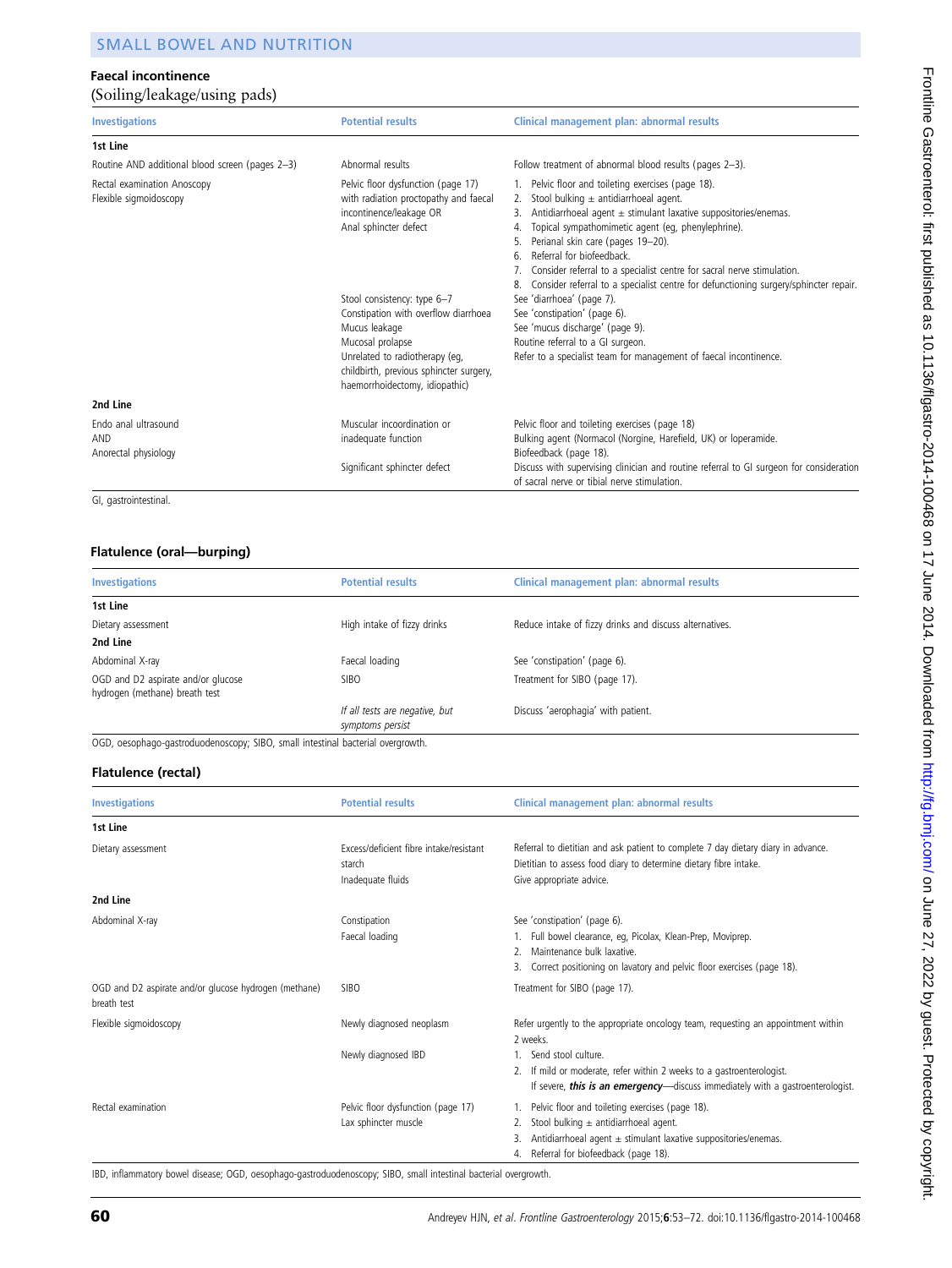# Loss of sensation

(Unable to discriminate between need to defecate and pass urine)

| <b>Investigations</b>                                               | <b>Potential results</b>                                                                                         | Clinical management plan: abnormal results                                                                                                      |
|---------------------------------------------------------------------|------------------------------------------------------------------------------------------------------------------|-------------------------------------------------------------------------------------------------------------------------------------------------|
| Neurological<br>examination<br>(including perianal<br>sensation)    | Abnormal examination (eq.<br>suspected spinal cord<br>compression, cauda equine<br>syndrome, neurogenic bladder) | This is an emergency<br>Discuss immediately with an oncology or neurology team.                                                                 |
| Routine blood<br>screen and ESR.<br>vitamin B12, red<br>cell folate | Abnormal results                                                                                                 | Follow treatment of abnormal blood results (pages 2–3).                                                                                         |
| Consider MRI<br>pelvis                                              | Tumour recurrence or other<br>cause for neurological<br>dysfunction                                              | Discuss immediately with supervising clinician.                                                                                                 |
|                                                                     | Related to radiotherapy or<br>surgery                                                                            | 1. Pelvic floor and toileting exercises (page 18).<br>2. Bulking agent $\pm$ antidiarrhoeal.<br>3. Consider referral for biofeedback (page 18). |

ESR, erythrocyte sedimentation rate.

# Mucus discharge

| <b>Investigations</b>                                                                              | <b>Potential results</b>                                                          | Clinical management plan: abnormal results                                                                                                                                                      |
|----------------------------------------------------------------------------------------------------|-----------------------------------------------------------------------------------|-------------------------------------------------------------------------------------------------------------------------------------------------------------------------------------------------|
| Dietary assessment                                                                                 | Excessive dietary fibre intake                                                    | 1. Refer to dietitian for detailed dietary review and advice.<br>2. Pelvic floor and toileting exercises (page 18).                                                                             |
| Rectal examination                                                                                 | Haemorrhoids                                                                      | Stool bulking/softening agent.<br>$\pm$ short-term topical local anaesthetic.                                                                                                                   |
|                                                                                                    | Anal lesion<br>Rectal lesion                                                      | Refer urgently to a GI surgeon.<br>Refer for a flexible sigmoidoscopy within 2 weeks.                                                                                                           |
| Flexible sigmoidoscopy                                                                             | Anorectal ulcer<br>Neoplastic                                                     | Determine patient is not on nicorandil for angina.<br>Refer urgently to the appropriate oncology team requesting<br>an appointment within 2 weeks.                                              |
|                                                                                                    | Rectal mucosal prolapse<br>Traumatic ulceration/solitary rectal ulcer<br>syndrome | Refer to a GI surgeon.<br>Refer to a gastroenterologist.                                                                                                                                        |
|                                                                                                    | If radiation-ulceration related                                                   | Do not biopsy<br>1. Sucralfate enemas.<br>2. Consider stool bulking/softening agent.<br>3. Antibiotics.<br>Consider hyperbaric oxygen therapy.<br>5. Refer to a specialist centre.              |
|                                                                                                    | Carpet villous adenoma<br>Newly diagnosed neoplasm                                | Refer for endoscopic removal.<br>Refer to the appropriate oncology team requesting an appointment<br>within 2 weeks.                                                                            |
|                                                                                                    | <b>IBD</b>                                                                        | 1. Send stool culture.<br>2. If mild or moderate, refer within 2 weeks to<br>a gastroenterologist.<br>If severe, <b>this is an emergency</b> —discuss immediately with a<br>gastroenterologist. |
| OGD and D2 aspirate and/or<br>glucose<br>la calla a a confluenzaba a cana Villa de a alta de a ant | <b>SIBO</b>                                                                       | Treatment for SIBO (page 17).                                                                                                                                                                   |

hydrogen (methane) breath test

GI, gastrointestinal; IBD, inflammatory bowel disease; OGD, oesophago-gastroduodenoscopy; SIBO, small intestinal bacterial overgrowth.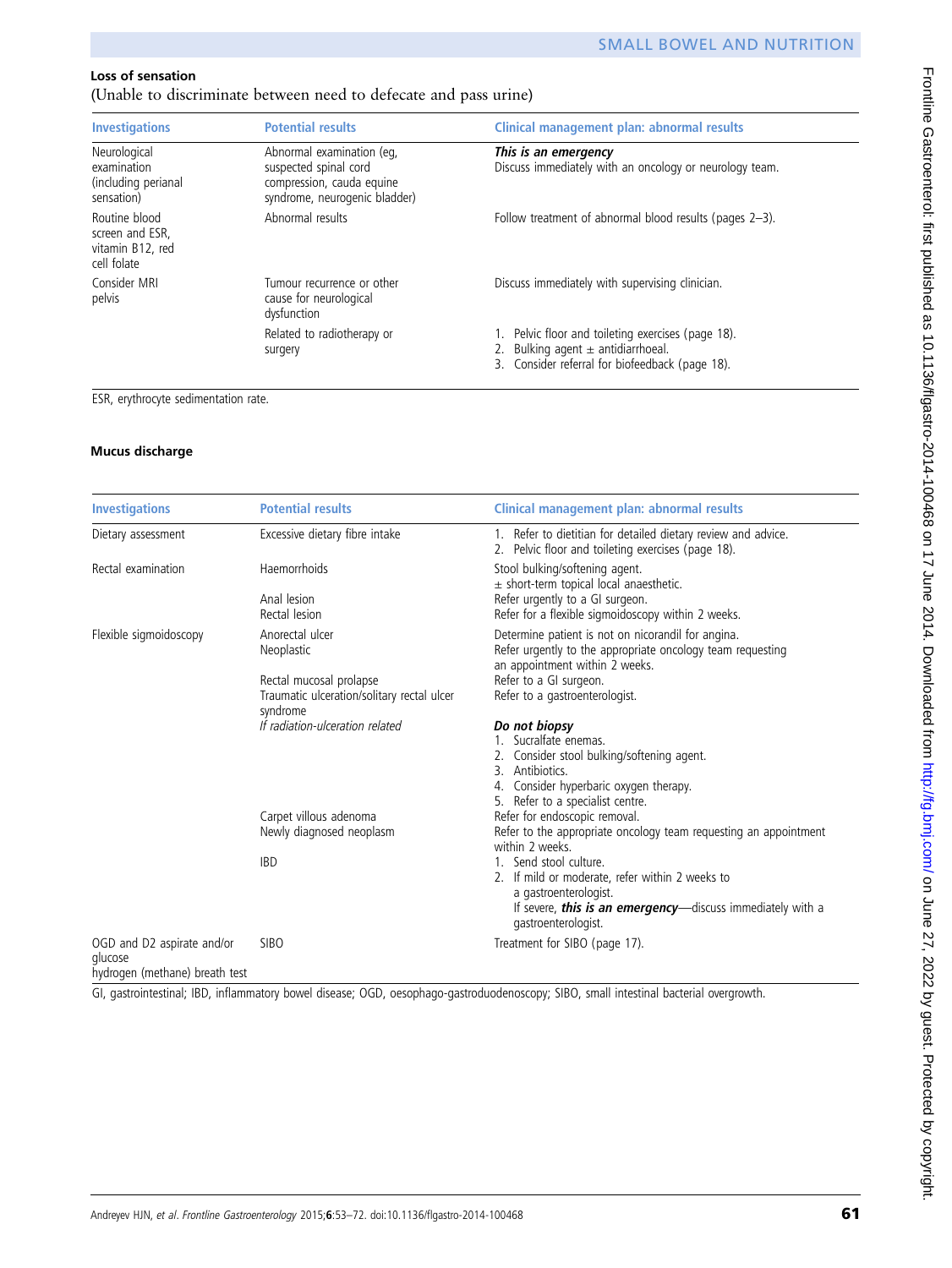#### Nausea and vomiting

| <b>Investigations</b>                                  | <b>Potential results</b>                                                              | Clinical management plan: abnormal results                                                                                                                                                                                                                                                         |
|--------------------------------------------------------|---------------------------------------------------------------------------------------|----------------------------------------------------------------------------------------------------------------------------------------------------------------------------------------------------------------------------------------------------------------------------------------------------|
| Fundoscopy                                             | Raised ICP                                                                            | This is an emergency<br>Discuss immediately with supervising clinician and the oncology or<br>neurology team.                                                                                                                                                                                      |
| Trial of PPI                                           | Inflammatory (acid related)                                                           | Reassess after 2-4 weeks as clinically indicated.                                                                                                                                                                                                                                                  |
| Blood screen+morning cortisol level                    | Metabolic abnormality<br>Liver/biliary abnormality<br>Suggestive of infection         | Discuss immediately with supervising clinician and consider referral to<br>endocrinology within 24 h.<br>Discuss with supervising clinician within 24 h.<br>Treat with antibiotics within level of confidence or discuss with<br>microbiologists and supervising clinician.                        |
| Urine analysis                                         | Metabolic abnormality, eg,<br>glucosuria, ketonuria<br>Infection                      | Discuss immediately with supervising clinician.<br>Treat with antibiotics within level of confidence or discuss with<br>microbiologists and supervising clinician within 24 h.                                                                                                                     |
| <b>OGD</b><br>$\pm$ assessment for Helicobacter pylori | Inflammatory/ulcerative disease<br>Gastric dysmotility                                | 1. PPI and helicobacter eradication therapy.<br>2. Sucralfate.<br>3. Promotility agents.<br>4. Discuss with supervising clinician need for future repeat<br>endoscopy.<br>Consider a prokinetic medication (page 20) (eg, domperidone,<br>metoclopramide, erythromycin).                           |
| Glucose hydrogen (methane) breath test                 | <b>SIBO</b>                                                                           | Treatment for SIBO (page 17).                                                                                                                                                                                                                                                                      |
| Hepatic and pancreatic ultrasound                      | Biliary/hepatic/pancreatic<br>aetiology                                               | Discuss with gastroenterologist or hepatology team.<br>If acute jaundice/cholangitis: this is an emergency.                                                                                                                                                                                        |
| <b>CXR/CT/MRI</b><br>(including CNS)                   | Local or distal infection<br>Central nervous system<br>pathology<br>Bowel obstruction | Treat with antibiotics within level of confidence or discuss with<br>microbiologists and supervising clinician.<br>This is an emergency<br>Discuss immediately with supervising clinician and the oncology or<br>neurology team.<br>This is an emergency<br>Discuss immediately with a GI surgeon. |
|                                                        | If all tests are negative, but<br>symptoms persist                                    | 1. Consider contributing psychological factors.<br>2. Consider referral for psychological support if there is a possible<br>underlying eating disorder.<br>3. Consider a routine referral to a gastroenterologist for further<br>management.                                                       |

GI, gastrointestinal; OGD, oesophago-gastroduodenoscopy; PPI, ; SIBO, small intestinal bacterial overgrowth.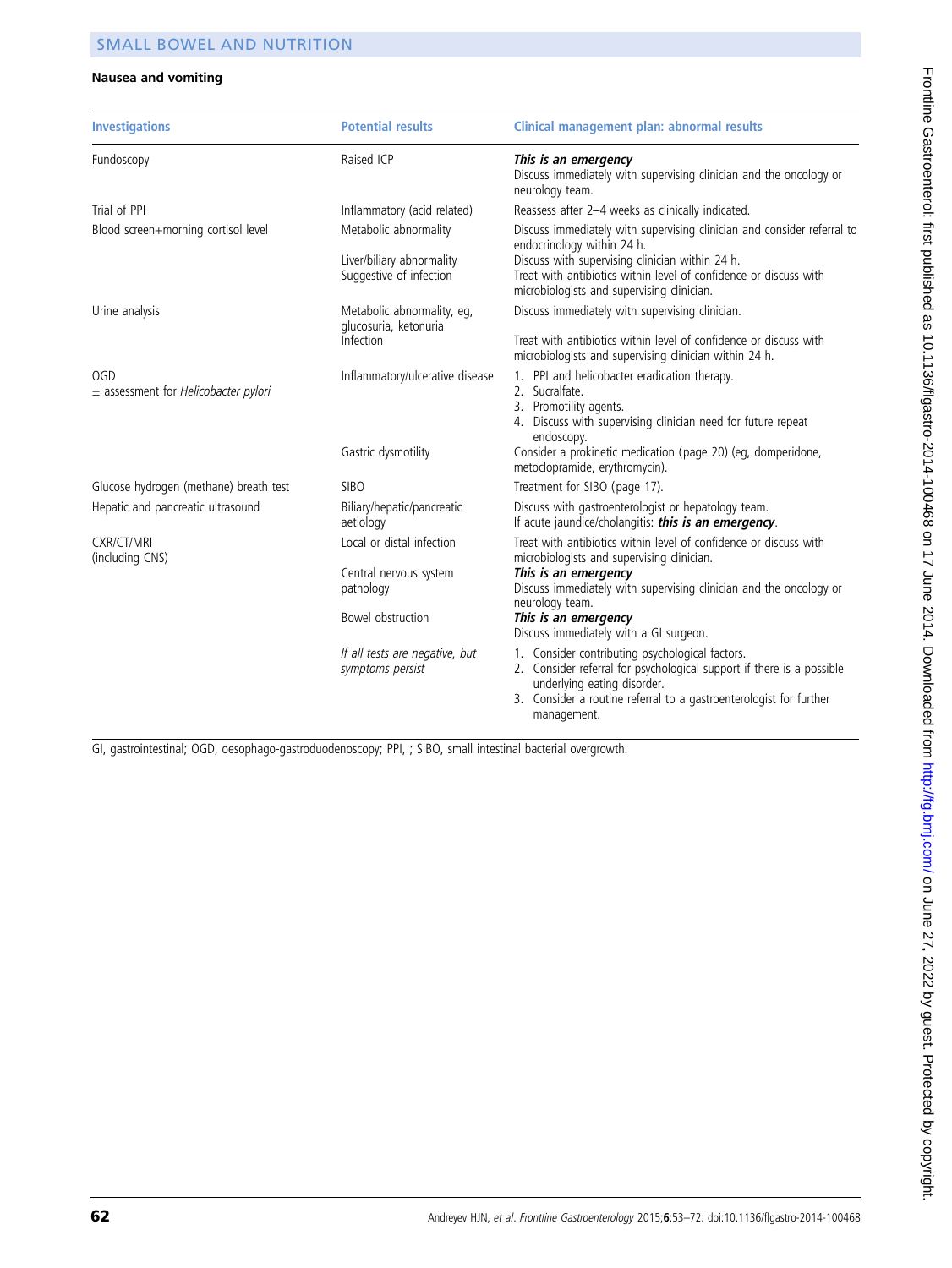# Pain (abdominal)

| <b>Investigations</b>                                                                      | <b>Potential results</b>                                                                                               | Clinical management plan: abnormal results                                                                                                                                                                                                                                                                  |
|--------------------------------------------------------------------------------------------|------------------------------------------------------------------------------------------------------------------------|-------------------------------------------------------------------------------------------------------------------------------------------------------------------------------------------------------------------------------------------------------------------------------------------------------------|
| 1st Line                                                                                   |                                                                                                                        |                                                                                                                                                                                                                                                                                                             |
| Dietary assessment                                                                         | Inappropriate fluid and fibre<br>intake<br>Excessive sorbitol<br>Excessive caffeine                                    | Dietary advice about healthy fibre and general dietary intake.                                                                                                                                                                                                                                              |
| Medication assessment                                                                      | Drug induced, eq,<br>opioid<br>ondansetron<br>anti-muscarinics<br>loperamide<br>iron supplement<br>statin<br>metformin | Medications advice.                                                                                                                                                                                                                                                                                         |
| Routine blood tests and calcium, ESR, CRP                                                  | Abnormal results                                                                                                       | Follow treatment of abnormal blood results (pages 2-3).                                                                                                                                                                                                                                                     |
| Abdominal X-ray                                                                            | Faecal loading/faecal<br>impaction                                                                                     | 1. Full bowel clearance, eg, Picolax, Klean-Prep.<br>2. Maintenance bulk laxative.<br>3. Correct positioning on lavatory (toileting exercises) (page 18).                                                                                                                                                   |
| 2nd Line                                                                                   |                                                                                                                        |                                                                                                                                                                                                                                                                                                             |
| OGD and duodenal aspirate $\pm$ glucose<br>hydrogen (methane) breath tests                 | SIBO                                                                                                                   | Treatment for SIBO (page 17).                                                                                                                                                                                                                                                                               |
| Flexible sigmoidoscopy                                                                     | Newly diagnosed IBD                                                                                                    | 1. Send stool culture.<br>2. If mild or moderate, refer within 2 weeks to a gastroenterologist.<br>If severe, this is an emergency-discuss immediately with a<br>gastroenterologist.                                                                                                                        |
| Ultrasound of biliary tree and small bowel<br>(if no recent CT scan of abdomen and pelvis) | Suggestive of gallstones, IBD,<br>tumour recurrence, other                                                             | Discuss with supervising clinician within 24 h and refer as clinically<br>appropriate to a GI surgeon/gastroenterologist/oncology team.                                                                                                                                                                     |
|                                                                                            | If all tests are negative, but<br>symptoms persist                                                                     | 1. Consider CT abdomen and pelvis.<br>2. Consider lower GI endoscopic assessment.<br>Refer to a specialist pain team for further assessment.<br>3.<br>4. Consider antispasmodics. Consider low-dose antidepressants.<br>Consider agent for neuropathic pain.<br>5.<br>6. Consider referral for acupuncture. |

CRP, C-reactive protein; ESR, erythrocyte sedimentation rate; GI, gastrointestinal; IBD, inflammatory bowel disease; OGD, oesophago-gastroduodenoscopy; SIBO, small intestinal bacterial overgrowth.

#### Pain (back—new onset)

| <b>Investigations</b>                                      | <b>Potential results</b>                                           | Clinical management plan: abnormal results                                                                                                                                         |
|------------------------------------------------------------|--------------------------------------------------------------------|------------------------------------------------------------------------------------------------------------------------------------------------------------------------------------|
| Neurological examination (including perianal<br>sensation) | Abnormal examination<br>(eg, suspected spinal cord<br>compression) | This is an emergency<br>Discuss immediately with an oncology or neurology team.                                                                                                    |
| Symptom assessment                                         | Pain over the renal angle                                          | 1. Consider pyelonephritis kidney infection/stone/urinary tract<br>infection.<br>2. Urine dip stick and urine sample for culture and sensitivity.<br>3. Consider renal ultrasound. |
|                                                            | Pain in the lower flank<br>Pain in the lower back                  | Consider constipation, faecal loading and faecal impaction (page 6).<br>1. Consider lower back fracture.<br>2. Request a spinal (thoracic/lumbar) X-ray.<br>3. Consider MRI.       |
|                                                            | Bone pain                                                          | Consider a bone scan and myeloma screen.                                                                                                                                           |
| Routine blood screen and additional blood<br>screen        | Abnormal results suggesting<br>cancer relapse                      | Discuss immediately with supervising clinician.                                                                                                                                    |
| CT/MRI/PET scan abdomen and pelvis                         | Colonic faecal loading<br>Acute bowel obstruction                  | See 'constipation' (page 6).<br>This is an emergency<br>Discuss immediately with a GI surgeon.                                                                                     |
|                                                            | Spinal fracture                                                    | Discuss immediately with supervising clinician.                                                                                                                                    |

GI, gastrointestinal; PET, position emission tomography.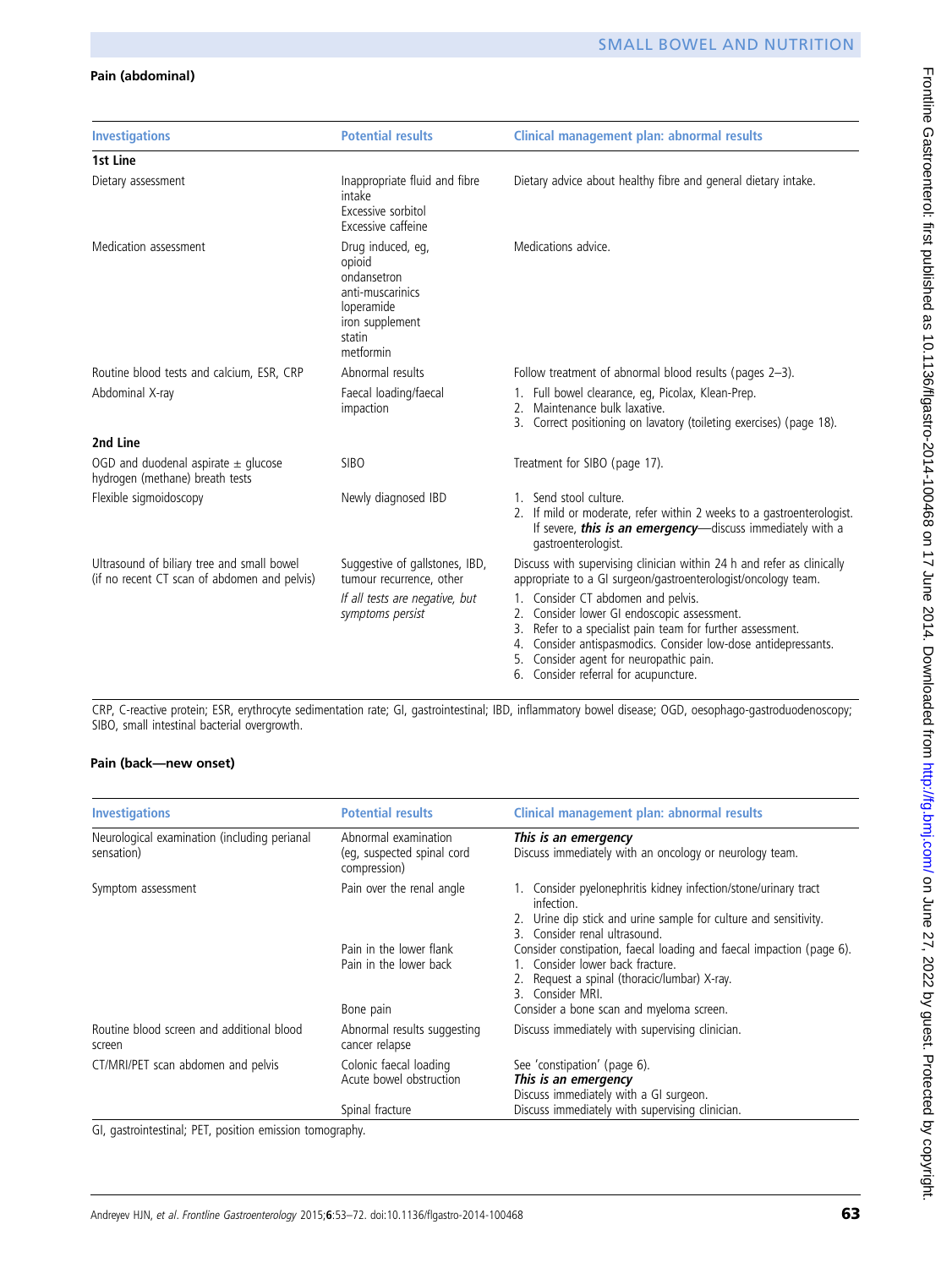# Pain (anal/perianal/rectal): typical proctalgia fugax

(A sudden, severe pain in the anorectal region lasting less than 20 min, resolving spontaneously)

| <b>Investigations</b> | <b>Potential results</b>            | Clinical management plan: abnormal results                                                                                                                                                                                                                                                            |
|-----------------------|-------------------------------------|-------------------------------------------------------------------------------------------------------------------------------------------------------------------------------------------------------------------------------------------------------------------------------------------------------|
| Symptom assessment    | Spasm of the levator ani<br>muscles | Treatment for rectal spasm<br>1. Pelvic floor and toileting exercises (page 18).<br>2. Consider a low dose antidepressant.<br>3. Consider a trial of an inhaled $\beta$ 2 agonist.<br>4. Consider referral to a specialist centre for biofeedback (page 18).<br>5. Consider referral for acupuncture. |

#### Pain (anal/perianal/rectal): related to defecation

| <b>Investigations</b>                           | <b>Potential results</b>                                     | Clinical management plan: abnormal results                                                                                                                                                                                                                                                                                                                                                             |
|-------------------------------------------------|--------------------------------------------------------------|--------------------------------------------------------------------------------------------------------------------------------------------------------------------------------------------------------------------------------------------------------------------------------------------------------------------------------------------------------------------------------------------------------|
| Medication assessment                           | On nicorandil                                                | Liaise with cardiology team and GP to offer alternative medication.                                                                                                                                                                                                                                                                                                                                    |
| Visual assessment                               | Haemorrhoids                                                 | 1. Stool bulking/softening agent $\pm$ short-term topical local<br>anaesthetic.                                                                                                                                                                                                                                                                                                                        |
| 1st Line<br>Anoscopy and flexible sigmoidoscopy | Anal fissure                                                 | 2. Consider referral for surgical review for grade 3 or 4<br>haemorrhoids.<br>1. Topical healing agent, eg, GTN or diltiazem gel (for 8 weeks).                                                                                                                                                                                                                                                        |
| 2nd Line<br><b>MRI</b>                          |                                                              | 2. Stool bulking/softening agent $\pm$ short-term topical local<br>anaesthetic.<br>3. If fissure not healed after 2 months, refer for surgical opinion.                                                                                                                                                                                                                                                |
|                                                 | Anorectal fistula                                            | 1. Pelvic MRI.<br>2. Refer to a colorectal surgeon.                                                                                                                                                                                                                                                                                                                                                    |
|                                                 | Anorectal abscess                                            | This is an emergency<br>Discuss immediately with a colorectal surgeon regarding treatment<br>with antibiotics and/or drainage.                                                                                                                                                                                                                                                                         |
|                                                 | Anorectal ulcer<br>Mucosal prolapse/solitary<br>rectal ulcer | Check patient is not on nicorandil.<br>Refer to GI surgeon/gastroenterologist.                                                                                                                                                                                                                                                                                                                         |
|                                                 | Neoplastic ulcer                                             | Refer urgently to appropriate oncology team requesting an<br>appointment within 2 weeks.                                                                                                                                                                                                                                                                                                               |
|                                                 | If radiation-ulceration related                              | Do not biopsy<br>1. Sucralfate enemas.<br>2. Consider stool bulking/softening agent.<br>3. Antibiotics.<br>4. Consider hyperbaric oxygen therapy.<br>5. Refer to a specialist centre.                                                                                                                                                                                                                  |
|                                                 | If all tests are negative, but<br>symptoms persist           | 1. Consider investigation under anaesthesia.<br>Pelvic floor and toileting exercises (page 18).<br>Stool bulking agent $\pm$ laxative.<br>3.<br>Consider a referral for acupuncture.<br>4.<br>5. Consider referral to a specialist pain team.<br>6. Consider a low-dose antidepressant.<br>7. Consider an agent for neuropathic pain.<br>8. Consider referral for a urological/gynaecological opinion. |

GI, gastrointestinal; GP, general practitioner; GTN, glyceril trinitrate.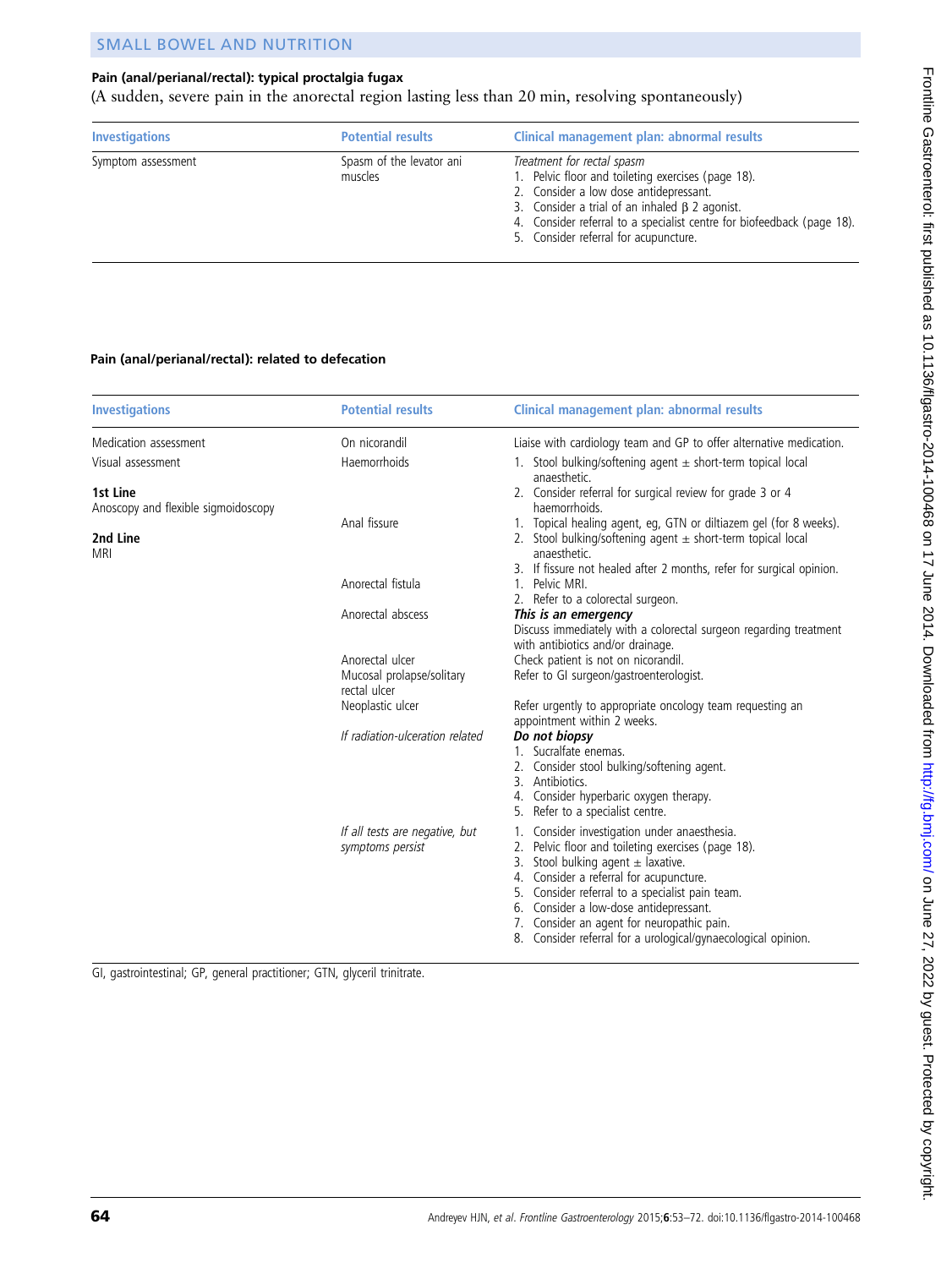# Pruritus (perianal)

| <b>Investigations</b>             | <b>Potential results</b>                                                         | <b>Clinical management plan: abnormal results</b>                                                                                                                                                                                                                                                      |
|-----------------------------------|----------------------------------------------------------------------------------|--------------------------------------------------------------------------------------------------------------------------------------------------------------------------------------------------------------------------------------------------------------------------------------------------------|
| Symptom assessment                | Perianal pruritus mainly<br>present during the night<br>Due to excess pancreatic | 1. Consider enterobiosis (eggs are not visible with the naked eye<br>and stool samples are only positive in 5-15%).<br>2. Send a sample of transparent adhesive tape (eq, Scotch Tape)<br>applied on the anal area for microscopic analysis.<br>Alter dose.                                            |
|                                   | enzyme replacement                                                               |                                                                                                                                                                                                                                                                                                        |
| Visual assessment                 | Changes due to radiotherapy                                                      | 1. If soiling see guidance for faecal incontinence (page 8).<br>2. If loose stool/diarrhoea present investigate for possible causes<br>(page 7).<br>3. Perianal skin care (pages 19-20).<br>4. Topical barrier agent.<br>5. Topical corticosteroids (Trimovate (GlaxoSmithKline UK, Uxbridge,<br>UK)). |
|                                   |                                                                                  | 6. Consider referral to dermatologist.                                                                                                                                                                                                                                                                 |
|                                   | No changes due to                                                                | 1. Perianal skin care (pages 19-20).                                                                                                                                                                                                                                                                   |
|                                   | radiotherapy                                                                     | 2. Consider referral to dermatologist.                                                                                                                                                                                                                                                                 |
| Protoscopy/flexible sigmoidoscopy | Haemorrhoids                                                                     | 1. Stool bulking/softening agent $\pm$ short-term topical local<br>anaesthetic.<br>2. Consider referral for surgical review for grade 3 or 4<br>haemorrhoids.                                                                                                                                          |
|                                   | Anal fissure                                                                     | 1. Topical healing agent, eg, GTN or diltiazem gel (for 8 weeks).<br>2. Stool bulking/softening agent $\pm$ short-term topical local<br>anaesthetic.                                                                                                                                                   |
|                                   | Anorectal fistula                                                                | 3. If fissure not healed after 2 months, refer for surgical opinion.<br>1. Pelvic MRI.                                                                                                                                                                                                                 |
|                                   |                                                                                  | 2. Refer to a colorectal surgeon.                                                                                                                                                                                                                                                                      |
|                                   | Anorectal abscess                                                                | This is an emergency<br>Discuss immediately with a GI surgeon regarding treatment with<br>antibiotics and/or drainage.                                                                                                                                                                                 |
|                                   | Anorectal ulcer                                                                  | Check patient is not on nicorandil.                                                                                                                                                                                                                                                                    |
|                                   | If radiation related                                                             | Do not biopsy<br>1. Sucralfate enemas.<br>2. Consider stool bulking/softening agent.<br>3. Antibiotics.<br>4. Consider hyperbaric oxygen therapy.<br>5. Refer to a specialist centre.                                                                                                                  |
|                                   | Mucosal prolapse/solitary                                                        | Refer to colorectal surgeon/gastroenterologist.                                                                                                                                                                                                                                                        |
|                                   | rectal ulcer<br>Neoplastic ulcer                                                 | Refer urgently to appropriate oncology team requesting an<br>appointment within 2 weeks.                                                                                                                                                                                                               |

GI, gastrointestinal; GTN, glyceril trinitrate.

# Steatorrhoea

(the presence of excess fat in the stool)

| <b>Investigations</b>                                                                                                                                                | <b>Potential results</b>                                                      | Clinical management plan: abnormal results                                                                                                             |
|----------------------------------------------------------------------------------------------------------------------------------------------------------------------|-------------------------------------------------------------------------------|--------------------------------------------------------------------------------------------------------------------------------------------------------|
| 1st Line                                                                                                                                                             |                                                                               |                                                                                                                                                        |
| Stool sample for faecal elastase                                                                                                                                     | EPI                                                                           | See EPI (page 16).                                                                                                                                     |
| Routine blood screen and additional blood screen                                                                                                                     | Addison's disease Coeliac<br>disease<br>Thyroid dysfunction                   | Follow treatment abnormal blood results<br>(pages 2–3).                                                                                                |
| SeHCAT scan                                                                                                                                                          | BAM                                                                           | Treatment for BAM (page 16).                                                                                                                           |
| Glucose hydrogen (methane) breath test for<br>bacterial overgrowth and/or OGD and D2 asp<br>and biopsies                                                             | <b>SIBO</b><br>Intestinal parasites                                           | Treatment for SIBO (page 17).<br>Treat with antibiotics within level of confidence or discuss with<br>microbiologists and supervising clinician.       |
| 2nd Line                                                                                                                                                             |                                                                               |                                                                                                                                                        |
| Gut hormones (Chromogranin A&B, gastrin,<br>substance P, VIP, calcitonin, somatostatin,<br>pancreatic polypeptide) and Urinary 5-HIAA and<br>CT/MR liver and abdomen | Pancreatic neuroendocrine<br>tumour                                           | Discuss and refer urgently to the appropriate neuroendocrine tumour<br>team, requesting an appointment within 2 weeks.                                 |
| CT abdo pelvis/capsule endoscopy/MRI<br>enteroclysis                                                                                                                 | Small intestinal disease other<br>than radiotherapy induced (eq,<br>lymphoma) | Discuss immediately and refer urgently to the appropriate team requesting<br>an appointment within 2 weeks.                                            |
|                                                                                                                                                                      | If all tests are negative, but<br>symptoms persist                            | 1. Trial of empirical antibiotics to exclude test negative SIBO (page 17).<br>2. Trial of low fat diet.                                                |
|                                                                                                                                                                      |                                                                               | BAM, bile acid malabsorption; EPI, excocrine pancreatic insufficiency; OGD, oesophago-gastroduodenoscopy; SIBO, small intestinal bacterial overgrowth. |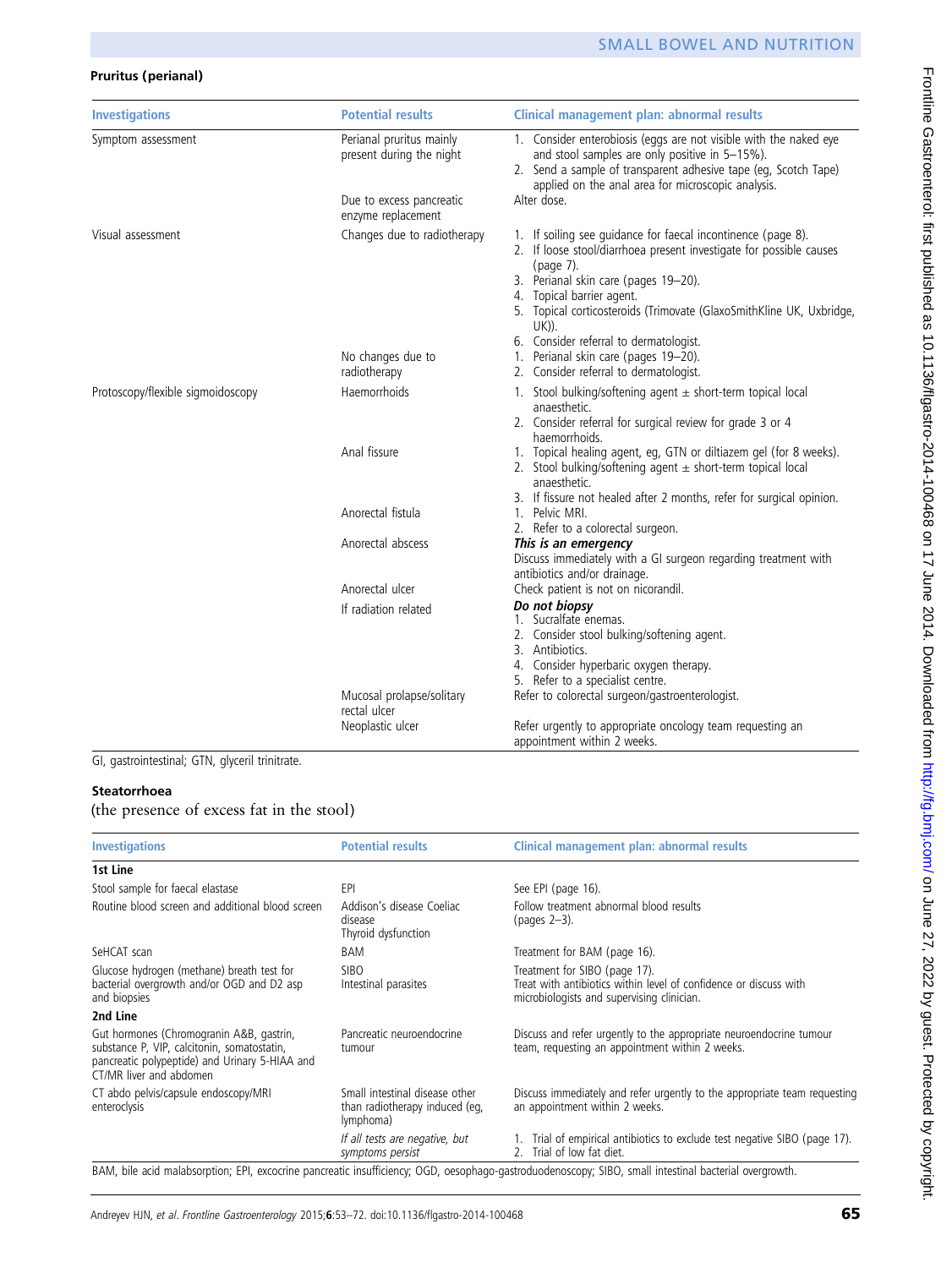#### <span id="page-13-0"></span>Tenesmus

(a feeling of constantly needing to pass stools, despite an empty rectum)

| <b>Investigations</b>  | <b>Potential results</b>      | Clinical management plan: abnormal results                                                                                                                                           |
|------------------------|-------------------------------|--------------------------------------------------------------------------------------------------------------------------------------------------------------------------------------|
| Flexible sigmoidoscopy | Radiation proctopathy         | 1. Pelvic floor and toileting exercises (page 18).<br>2. Stool bulking agent.                                                                                                        |
|                        | Anterior resection syndrome   | 3. Low dose antidepressants.<br>4. Consider referral to a specialist centre for biofeedback (page 18).<br>5. Consider referral for acupuncture.                                      |
|                        | Polyp                         | Arrange endoscopic/surgical removal.                                                                                                                                                 |
|                        | Newly diagnosed neoplasm      | Refer urgently to the appropriate oncology team requesting an<br>appointment within 2 weeks.                                                                                         |
|                        | Newly diagnosed IBD/infection | 1. Send stool culture.<br>2. If mild or moderate, refer within 2 weeks to a gastroenterologist.<br>If severe, this is an emergency-discuss immediately with a<br>gastroenterologist. |

IBD, inflammatory bowel disease.

#### Weight loss (unexplained)

| <b>Investigations</b>                                                       | <b>Potential results</b>                                                                      | Clinical management plan: abnormal results                                                                                                                                                                                      |
|-----------------------------------------------------------------------------|-----------------------------------------------------------------------------------------------|---------------------------------------------------------------------------------------------------------------------------------------------------------------------------------------------------------------------------------|
| Dietary assessment                                                          | Inadequate dietary intake                                                                     | Dietary advice and consider oral nutritional supplements.<br>2. Refer for specialist dietetic assessment and advice.                                                                                                            |
| Symptom assessment                                                          | No other GI symptoms present<br>If GI symptoms present                                        | 1. Discuss with supervising clinician or<br>2. Request OGD, colonoscopy, CT chest, abdomen and pelvis.<br>Follow algorithm.                                                                                                     |
| Routine and additional blood<br>screen (pages $2-3$ ) and<br>myeloma screen | Abnormal results, eq.<br>thyrotoxicosis, new onset<br>diabetes mellitus, Addison's<br>disease | Follow treatment of abnormal results (pages 2-3).                                                                                                                                                                               |
| OGD<br>Colonoscopy<br>CT chest abdomen and pelvis                           | Organic cause (eg. infection,<br>inflammation, neoplastic)<br>No organic cause identified     | Discuss with supervising clinician within 24 h.<br>Refer to dietitian and review regularly.<br>Consider psychological causes, eg, depression/eating disorder.<br>Refer to appropriate cancer MDT for consideration of PET scan. |

GI, gastrointestinal; OGD, oesophago-gastroduodenoscopy; PET, position emission tomography.

Acknowledgements We sincerely thank the following experts who participated in the Delphi process and read and provided detailed feedback on this algorithm: Dr Ang Yeng, Mr Anthony Antoniou, Mrs Sharon Becker, Mr Neil Borley, Dr Stuart Cairns, Miss Helen Chave, Professor Susan Clark, Dr Susan Cleator, Dr Sue Cullen, Dr Tina Diggory, Dr NC Direkze, Ms Mhairi Donald, Dr Clare Donnellan, Dr Roland Ede, Dr Birgitte-Elise Grinde Emken, Ms Andreia Fernandes, Mr Nader Francis, Dr Lorenzo Fuccio, Dr Simon Gabe, Mrs Claire Gill, Mrs Loraine Gillespie, Dr Stephen Gore, Dr John Green, Dr Caroline Henson, Ms Linda Hill, Dr Barbara Hoeroldt, Ms Lynn Holmes, Mr Terry Irwin, Mr John (Ian) Jenkins, Mrs Penny Kaye, Dr Mark Kelly, Dr Simon Lal, Dr Susan Lalondrelle, Dr Jimmy K Limdi, Ms Michelle McTaggart, Dr Tracie Miles, Dr Michael Mitchell, Ms Kassandra Montanheiro, Dr A Frank Muller, Dr Andrew Murdock, Dr Penny Neild, Dr John O'Malley, Dr Parth Paskaran, Professor David Rampton, Dr Jeremy Shearman, Dr Norma Sidek, Ms Ramani Sitamvaram, Dr John Staffurth, Dr Alexandra Stewart, Dr Sreedhar Subramanian, Dr Claire Taylor, Dr Kathy Teahon, Dr Jeff Turner, Mrs Julie Walker, Dr Sean Weaver, Ms Sarah Wemyss, Dr Mark Wilkinson, Miss Natalie Wilkinson, Mrs Tracy Wood, Dr Jeremy Woodward. We would like to thank Dr Claire Dearden, Dr Mohid Khan and Dr Daniel Morganstein for additional helpful input into this document. We are very grateful to Barbara E. Benton for help with maintaining the integrity of early drafts of this guide.

Contributors All authors contributed to the study design. Algorithm development was performed by HJNA, ACM, CN and JOL. Guarantor of the article: HJNA.

Funding This study was undertaken at The Royal Marsden NHS Foundation Trust that received a proportion of its funding from the NHS Executive. We acknowledge NHS funding to the NIHR Biomedical Research Centre. Some of the work compiling this guide was facilitated by funding received from Macmillan Cancer Support.

#### Competing interests None.

Provenance and peer review Not commissioned; externally peer reviewed.

Open Access This is an Open Access article distributed in accordance with the Creative Commons Attribution Non Commercial (CC BY-NC 3.0) license, which permits others to distribute, remix, adapt, build upon this work noncommercially, and license their derivative works on different terms, provided the original work is properly cited and the use is non-commercial. See: http://creativecommons.org/licenses/bync/3.0/

#### **REFERENCES**

Walters J, Pattni S. Managing bile acid malabsorption. Therap Adv Gastroenterol 2010;3:349–57.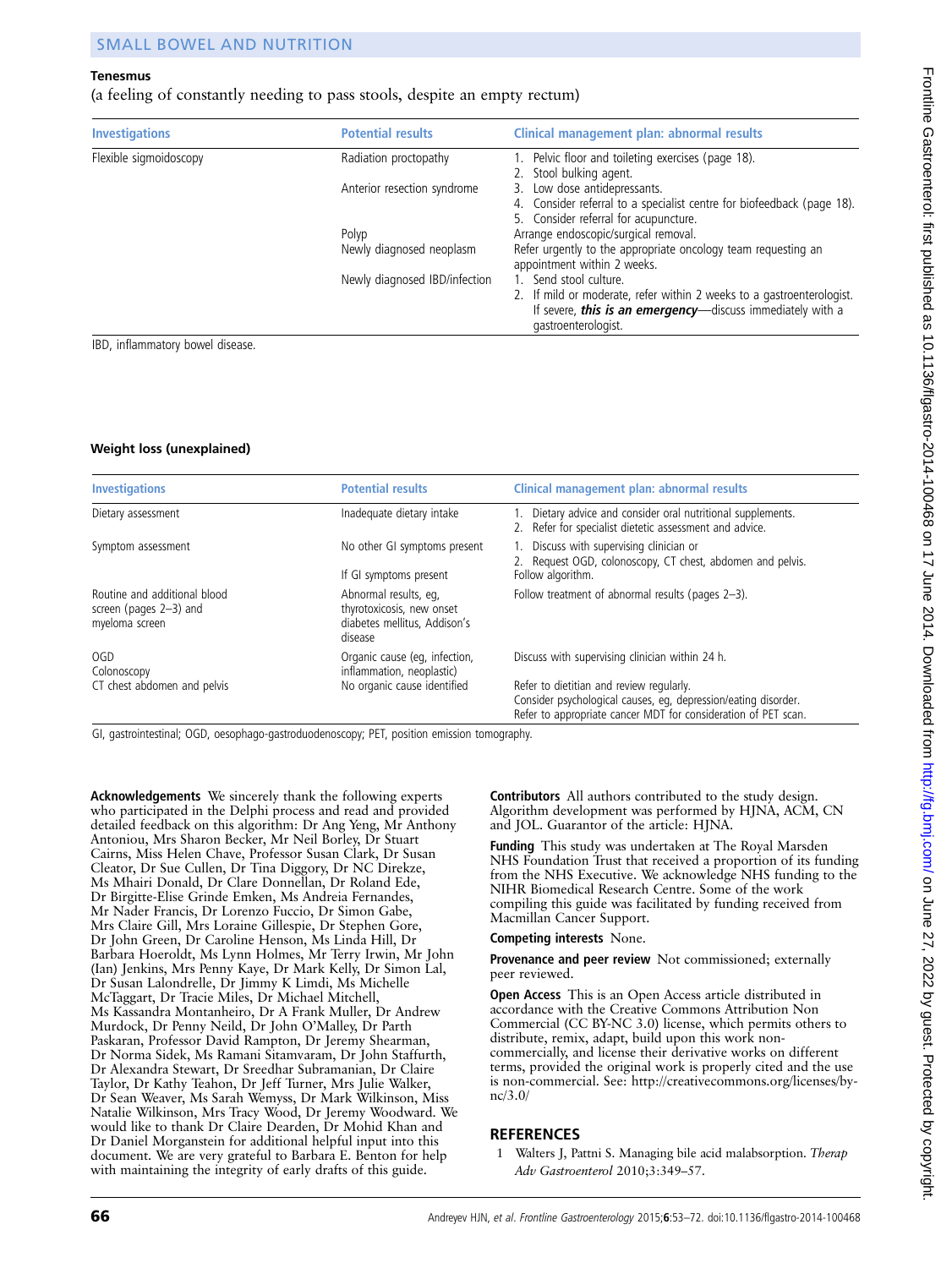- <span id="page-14-0"></span>2 Wedlake L, Thomas K, Lalji A, et al. Effectiveness and tolerability of colesevelam hydrochloride for bile acid malabsorption in patients with cancer: a retrospective chart review and patient questionnaire. Clin Ther 2009;31:2549–58.
- 3 Dookeran KA, Thompson MM, Allum WH. Pancreatic insufficiency secondary to abdominal radiotherapy. Eur J Surg Oncol 1993;19:95–6.
- 4 Kingham JG, Barrett A. Pancreatic insufficiency following abdominal irradiation. Postgrad Med J 1980;56:804–5.
- 5 Andreyev J. Gastrointestinal symptoms after pelvic radiotherapy: a new understanding to improve management of symptomatic patients. Lancet Oncol 2007;8:1007–17.
- 6 Suarez FL, Savaiano DA, Levitt MD. A Comparison of symptoms after the consumption of milk or lactose-hydrolyzed milk by people with self-reported severe lactose intolerance. N Engl J Med 1995;333:1–4.
- 7 Haylen B, de Ridder D, Freeman R, et al. An International Urogynaecological Association (IUGA)/International Continence Society (ICS) joint report on the terminology for female pelvic floor dysfunction. Neurol Urodyn 2010;29: 24–9.
- 8 Andreyev HJ, Davidson S, Gillespie C, et al. Practice guidance on the management of acute and chronic gastrointestinal problems arising as a result of treatment for cancer. Gut 2012;61:179–92.
- 9 Dukowicz A, Lacy B, Levine G. Small bowel bacterial overgrowth: a comprehensive review. Gastroenterol Hepatol 2007;3:112–22.
- 10 Gasbarrini A, Lauritano EC, Gabrielli M, et al. Small intestinal bacterial overgrowth: diagnosis and treatment. Dig Dis 2007;25:237–40.
- 11 Grace E, Shaw C, Whelan K, et al. Small intestinal bacterial overgrowth prevalence, clinical features, current and developing diagnostic tests, and treatment. Aliment Pharmacol Ther 2013;38:674–88.
- 12 Abayomi J, Kirwan J, Hackett A. Coping mechanisms used by women in an attempt to avoid symptoms of chronic radiation enteritis. J Hum Nutr Diet 2009;22:310–16.
- 13 Department of Health. National Diet and Nutrition Survey: Headline results from Years 1 and 2 (combined) of the rolling programme 2008/9–2009/10. 2011. [http://www.dh.gov.uk/en/](http://www.dh.gov.uk/en/Publicationsandstatistics/Publications/PublicationsStatistics/)

[Publicationsandstatistics/Publications/PublicationsStatistics/](http://www.dh.gov.uk/en/Publicationsandstatistics/Publications/PublicationsStatistics/) DH\_128166

- 14 Gami B, Harrington K, Blake P, et al. How patients manage gastrointestinal symptoms after pelvic radiotherapy. Aliment Pharmacol Ther 2003;18:987–94.
- 15 Wald A. Chronic constipation: advances in management. Neurogastroenterol Motil 2007;19:4–10.
- 16 National Institute of Health and Care Excellence. Management of faecal incontinence in adults: CG 49. London: NICE, 2007.
- 17 Law Y, Fielding J. MRI of pelvic floor dysfunction: review. AJR Online 2008;191:S45–53.
- 18 Rao SSC. Disorders of the Pelvic Floor and Anorectum. Gastorenterol Clin North Am 2008;37:493–506.
- 19 Sikirov D. Comparison of straining during defecation in three positions: results and implications for human health. Dig Dis Sci 2003;48:1201-5.
- 20 Cullen SN, Frenz M, Mee A. Treatment of haemorrhagic radiation-induced proctopathy using small volume topical formalin instillation. Aliment Pharmacol Ther 2006;23:1575–9.
- 21 Raman R. Two percent formalin retention enemas for haemorrhagic radiation proctitis: a preliminary report. Dis Col Rectum 2007;50:1–8.
- 22 Rubinstein E, Ibsen T, Rasmussen R, et al. Formalin treatment of radiation-induced hemorrhagic proctitis. Am J Gastroenterol 1986;81:44–5.
- 23 Botten RJ, Di Matteo AC, Butters J, et al. Randomised trial of argo plasma coagulation therapy versus topical formalin for persistent rectal bleeding. Int J Radiol Biol Phys 2013;87:954–9.
- 24 Nazarko L. Managing a common dermatological problem: incontinence dermatitis. Br J Community Nurs 2007;12:358–63.
- 25 The Royal Marsden NHS Foundation Trust. The Royal Marsden Hospital Manual of Clinical Procedures. 8th edn. Dougherty L, Lister S. eds. Chapter 19. Wound Management: Radiotherapy skin reactions:1180–3.
- 26 Park MI, Camilleri M. Gastroparesis: clinical update. Am J Gastroenterol 2006;101:1129–39.
- 27 Khoo J, Rayner CK, Jones KL, et al. Pathophysiology and management of gastroparesis. Expert Rev Gastroenterol Hepatol 2009;3:167–81.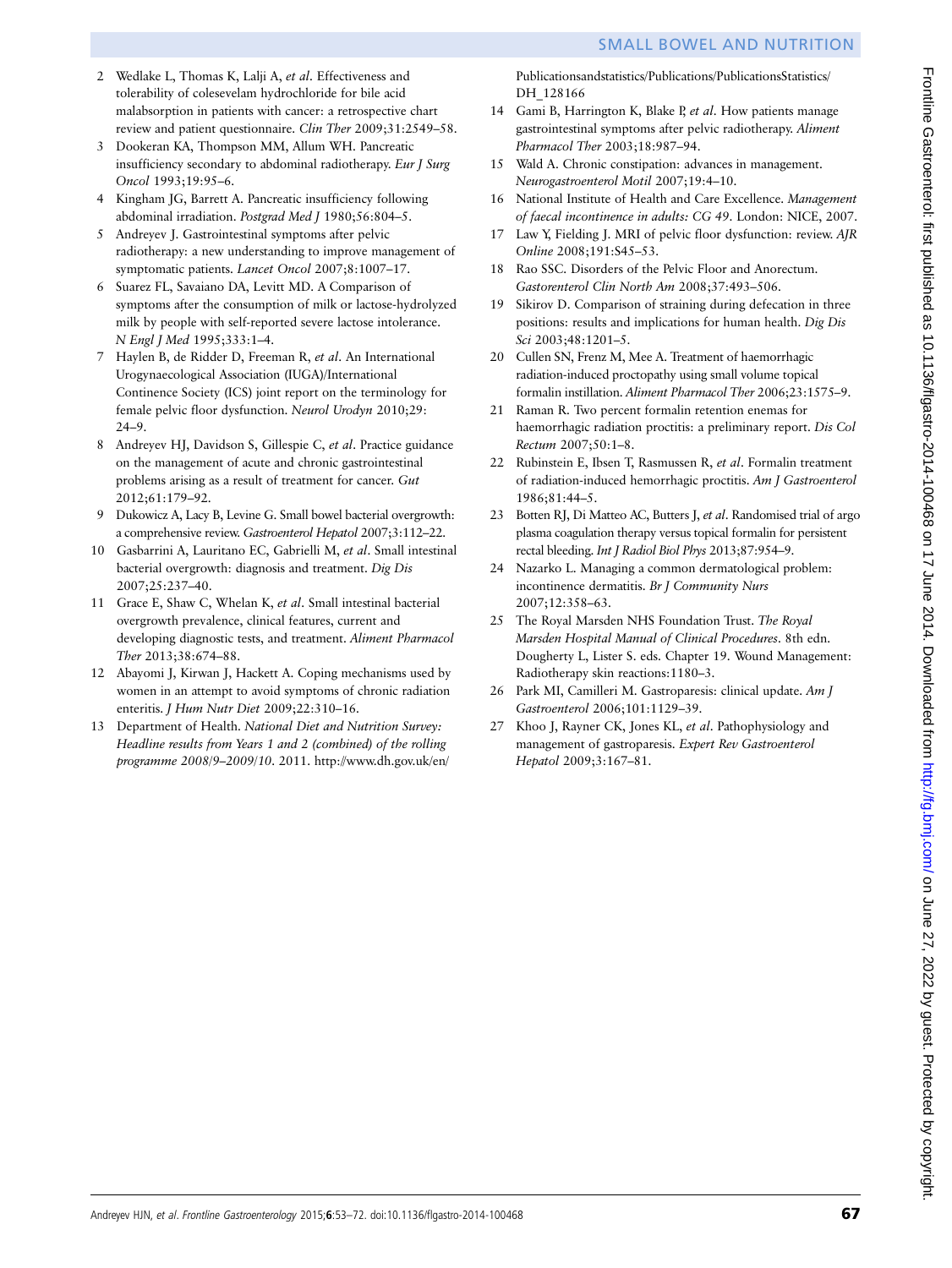# APPENDIX:

# COMMON CONDITIONS IN THIS GROUP

Bile acid malabsorption (BAM) Exocrine pancreatic insufficiency (EPI) Carbohydrate malabsorption—for example, lactose or other disaccharide intolerance Pelvic floor dysfunction Small intestinal bacterial overgrowth (SIBO)

#### BILE ACID MALABSORPTION

#### Definition

BAM is a defect in the enterohepatic circulation of bile acids. Two types of BAM exist: ileal dysfunction whereby the ability to absorb bile acids in the terminal ileum is impaired and secondly, hepatic overproduction that overwhelms terminal ileal absorption cap-acity.<sup>[1](#page-13-0)</sup> Bile is secreted by the liver in direct response to the amount of ingested dietary fat.

Common causes:

- ▸ High dose chemotherapy
- Ileal disease/resection
- ▸ Upper GI resectional surgery including cholecystectomy
- ▶ Pancreatic disease
- ▶ Pelvic radiotherapy
- ▸ Idiopathic

Diagnosis:

- SeHCAT scan
- ▸ C4 blood test
- ▸ Trial of bile acid sequestrant

#### SEVERITY SCORES OF BAM

7 day SeHCAT retention BAM status

Treatment options include

| $10 - 15%$ | Mild BAM     |
|------------|--------------|
| 5-10%      | Moderate BAM |
| ${<}5\%$   | Severe BAM   |

1. dietary fat reduction

- 2. antidiarrhoeal medication
- 3. bile acid sequestrant

Options 1 and 2 may be useful in mild BAM. Generally bile acid sequestrants are required for moderate BAM. For severe BAM developing after radiotherapy, most patients need a bile acid sequestrant and advice about long-term reduction in dietary fat intake. $<sup>2</sup>$ </sup>

Drugs that may be helpful include aluminium hydroxide, budesonide, colesevelam, colestipol and colestyramine.

Patients with steatorrhoea usually require colesevelam.

If dietary intervention is required, advice to reduce dietary fat intake to 20% of total calories can be useful but requires dietetic expertise, patient education and supportive literature.

Many patients with moderate/severe BAM will be deficient in trace elements and fat-soluble vitamins. These should be checked periodically and supplemented as appropriate.

### EXOCRINE PANCREATIC INSUFFICIENCY

#### Definition

EPI is the inadequate production and secretion of pancreatic enzymes and may occur after pelvic radiotherapy with para-aortic lymph node irradiation.<sup>3</sup> <sup>4</sup>

Diagnosis:

Non-liquid stool sample for faecal elastase measurement (<200 μg FE1 per 1 g stool)—N.B. Falsely low readings may be present in patients with small bowel bacterial overgrowth.

Clinical response to pancreatic replacement.

#### Treatment:

Pancreatic enzyme replacement therapy: requires equivalent of 150 000 international units Creon (Abbott Healthcare Products Limited, Southampton, UK) per day.

- ▸ Optimal 30–50 000 units with each meal, 10–30 000 units with drinks and snacks, depending on size of snack.
- Consider long-term multivitamin and trace element supplementation.
- ▶ Occasionally dietary advice is also required to optimise bowel function.
- ▸ Occasionally addition of proton pump inhibitor is required to reduce loss of replacement enzymes by gastric acid.

Long-term management:

Ongoing treatment with pancreatic enzyme replacement medication.

#### CARBOHYDRATE MALABSORPTION—FOR EXAMPLE, LACTOSE OR OTHER DISACCHARIDE INTOLERANCES

Definition

Intolerance occurs from the inability to digest carbohydrates. Lactose, a component of milk and some other dairy products, is the intolerance most frequently recognised. It is due to lack of the enzyme lactase in the small intestine. Primary hypolactasia affects 70% of the world's population. Lactose or other disaccharide or monosaccharide malabsorption (eg, fructose) may occur de novo during cancer therapies (such as 5-FU chemotherapy or radiotherapy) due to damage to brush border enzymes and in some patients persists long term.<sup>[5 6](#page-14-0)</sup>

Diagnosis of carbohydrate intolerance:

- ▸ Trial of exclusion of products containing that specific carbohydrate in diet for 1 week. Patient to keep a record of symptoms before and during the exclusion.
- Specific carbohydrate breath test. Duodenal biopsies and assessment for the specific disaccharide or monosaccharide activity.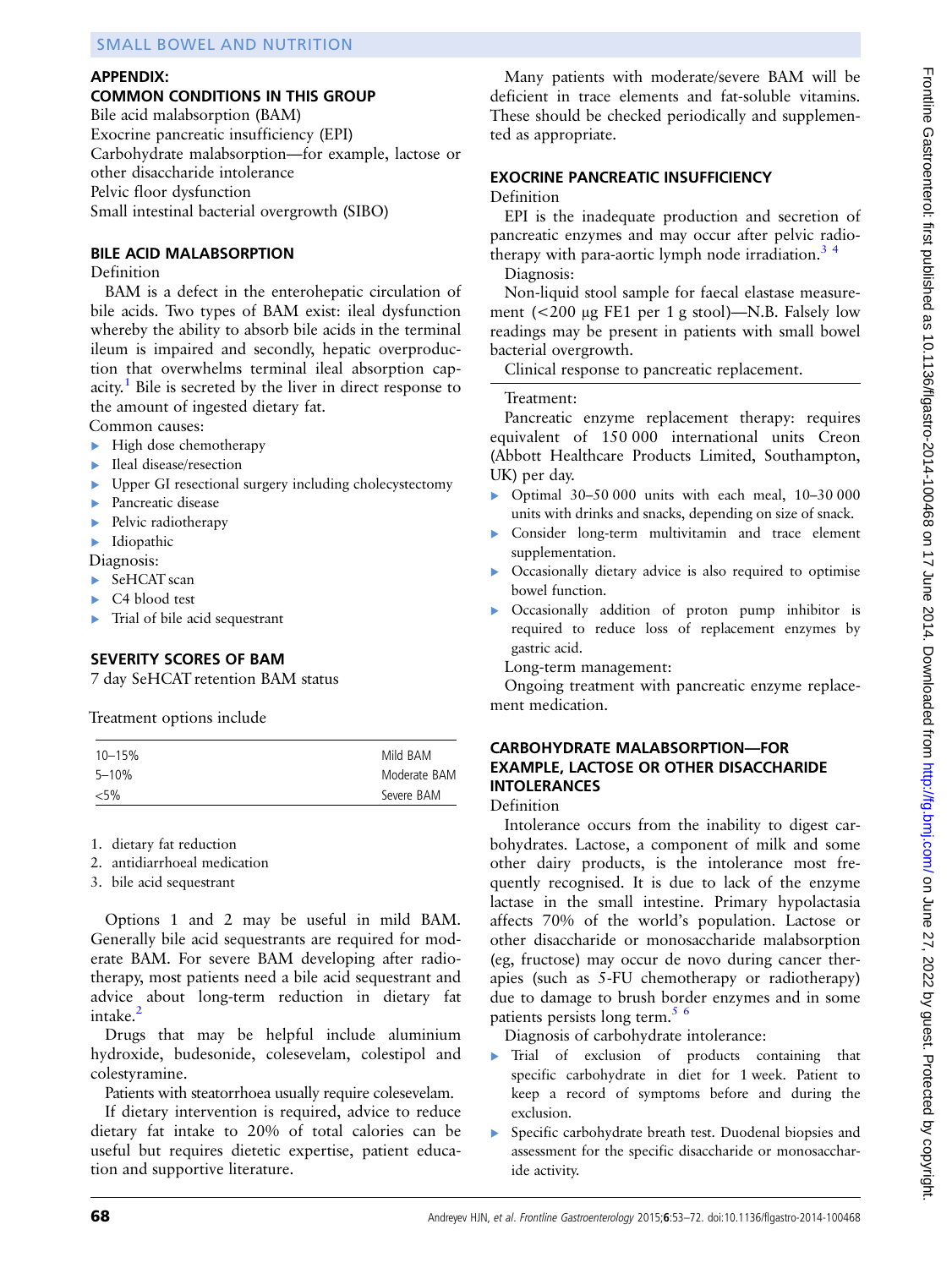#### Treatment:

- ▸ Long-term exclusion of products containing the carbohydrate in diet.
- ▸ Dietitian assessment to ensure diet remains balanced. With lactose intolerance special attention should be paid to calcium intake. Other bone health risk factors should also be considered and vitamin and mineral supplementation started as appropriate. $\frac{5}{5}$  $\frac{5}{5}$  $\frac{5}{5}$

#### PELVIC FLOOR DYSFUNCTION

#### Definition

Symptoms of pelvic floor dysfunction include urinary incontinence, bladder storage problems, altered bladder sensation, voiding and post micturition problems, anorectal symptoms, pelvic pain, sexual difficulties and pelvic organ prolapse (in females). Anorectal symptoms can include faecal incontinence, flatal incontinence, faecal urgency, straining to defecate, tenesmus, diminished rectal sensation, constipation, rectal prolapse, rectal bleeding and mucus discharge.<sup>[7](#page-14-0)</sup>

Diagnosis:

- ▶ rectal examination (sphincter tone and squeeze)
- ▸ endo-anal ultrasound
- ▸ anorectal physiology investigations:
	- anal resting pressure
	- sphincter muscle squeeze
	- 15 s squeeze
	- rectal sensitivity to rectal distension

Treatment:

- ▸ pelvic floor exercises (page 18)
- $\triangleright$  toileting posture exercises (page 18)
- $\blacktriangleright$  biofeedback (page 18)

A contributing factor is often constipation and a non-fermentable stool bulking agent such as Normacol can be helpful to restore rectal volume and is less likely to cause flatulence than other fibre supplements.

# SMALL INTESTINAL BACTERIAL OVERGROWTH

Definition

SIBO is the presence of excessive bacteria in the small intestine. Small bowel bacterial overgrowth occurs in 25% of patients during the acute phase of radiotherapy and is a cause of diarrhoea in up to 15% of patients after radiotherapy.<sup>[589](#page-14-0)</sup>

Diagnosis $10$ :

- ▸ There is no gold standard for diagnosing SIBO.
- ▸ Glucose hydrogen/methane breath testing ± duodenal (D2) aspirate via upper GI endoscopy.
- ▸ RBC folate and total serum bile acid levels may be elevated and vitamin B12 levels and faecal elastase may be low.
- $\blacktriangleright$  10–15% patients with negative tests still have SIBO.<sup>[11](#page-14-0)</sup>

#### Suggested antibiotic treatment options if no growth on culture to direct treatment

7–10 days treatment with

▸ Ciprofloxacin 500 mg bd

- $\triangleright$  Doxycycline 200 mg day 1, 100 mg days 2–7/10
- ▸ Clarithromycin 500 mg bd
- ▸ Metronidazole 400 mg tds
- ▸ Rifaximin 550 mg bd

Symptoms can recur any time after antibiotics are stopped because the underlying cause of bacterial overgrowth cannot always be addressed. If symptoms return, repeat treatment with antibiotics for a few days every month or continually at the lowest effective dose may be helpful in managing symptoms long term. Some clinicians recommend rotating antibiotics, but this may not be effective if the organisms involved are not sensitive to the antibiotics used.

Treatment decisions should be individualised and consider the risks of long-term antibiotic therapy such as Clostridium difficile infection, cumulative irreversible neuropathy with metronidazole, Achilles tendon rupture with ciprofloxacin, intolerance, side effects, bacterial resistance and costs. $8-11$  $8-11$ 

# APPENDIX:

# MANAGEMENT TECHNIQUES

Written information is often helpful to supplement the management of specific diagnoses. If information sheets are not available locally, information sheets on the following can be obtained from Dr Andreyev's office at The Royal Marsden (+44 (0)20 7811 8216):

- 1. advice for those with constipation or who often need to strain
- 2. having a SeHCAT scan
- 3. having a glucose hydrogen/methane breath test
- 4. pancreatic insufficiency.

Specific leaflets are also available on the following treatments:

- 1. lactose free diet
- 2. managing fibre in your diet
- 3. taking antidiarrhoeal medication
- 4. taking colesevelam
- 5. taking loperamide
- 6. taking Normacol
- 7. treatment of radiation-induced gastrointestinal bleeding.

# DIETARY FIBRE MANIPULATION

The mean UK average consumption of non-starch polysaccharides for healthy adults (aged 19–64 years) is 14.9 g/day for men and [12](#page-14-0).8 g/day for women.<sup>12</sup> The current dietary recommended daily intake for fibre—18 g non-starch polysaccharides per day—is based on the effect that total dietary fibre has on stool weight. The rationale for this is that daily stool output of <100 g/day is associated with a non-starch polysaccharides intake of below 12 g/day and with an increased risk of bowel disease. In healthy populations, increasing non-starch polysaccharides intake from 13 to 18 g/day is associated with a 25% increase in stool weight. Some patients after pelvic radiotherapy cannot tolerate as much fibre as this.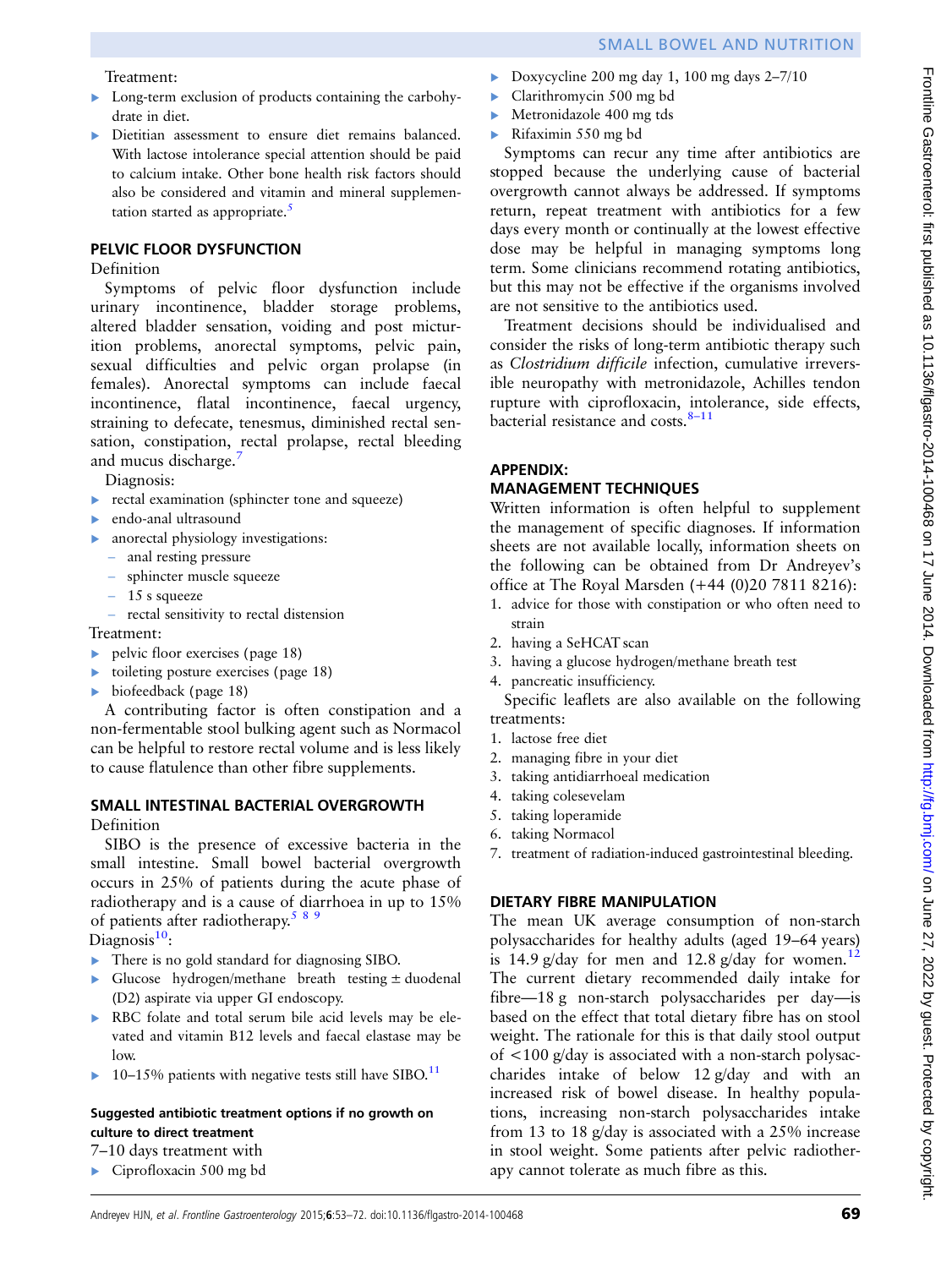Reduction in soluble dietary fibre intake can be helpful when patients complain of any of the following symptoms: bloating, constipation, bowel obstruction, diarrhoea, rectal flatulence, mucus discharge and abdominal pain and may require help from a dietitian.<sup>[12](#page-14-0)–14</sup>

#### BIOFEEDBACK

Biofeedback is widely regarded as a useful, noninvasive treatment in constipation, evacuatory disorders and faecal incontinence. Biofeedback is a behavioural approach to which there are no side effects and offers a non-surgical approach for patients with bowel dysfunction. It includes toileting exercises and pelvic floor exercises.<sup>15</sup> <sup>16</sup>

Biofeedback services are available locally around the UK.

#### PELVIC FLOOR EXERCISES

The pelvic floor muscles include the levator ani, the coccygeus and associated connective tissue and, if weakened, can cause several symptoms associated with pelvic floor dysfunction (page 17). Exercises can strengthen the pelvic muscles so that they give support and are better coordinated. Pelvic floor exercises can improve problems with urinary incontinence, faecal incontinence or leakage and sexual function.<sup>17</sup> <sup>18</sup>

Technique:

- 1. Sit, stand or lie with your knees slightly apart. Tighten and pull up your bottom muscles as tightly as you can. Hold for at least 5 s and then relax for at least 10 s. Repeat at least five times. This will work on the strength of your muscles.
- 2. Next, pull the muscles up to about half of their maximum squeeze. See how long you can hold this for. Then relax for at least 10 s. Repeat at least five times. This will work on the endurance or staying power of your muscles and will improve their coordination.
- 3. Pull up the muscles as quickly and tightly as you can and then relax and then pull up again, and see how many times you can do this before you get tired. Try for at least five quick pull-ups.
- 4. Repeat exercises 1, 2 and 3 at least 10 times every day.
- 5. As the muscles get stronger, you will find that you can hold for longer than 5 s, and that you can do more pull-ups each time without the muscle getting tired. Patient information:

<http://www.yourpelvicfloor.co.uk/>

#### TOILET POSTURE EXERCISES

Adopting the correct position on the lavatory can improve constipation and ease evacuation difficulties together with pelvic floor exercises.<sup>[19](#page-14-0)</sup>



- Lean forward and put
- elbows on your knees
- 
- 4. Bulge out your abdomen

#### Technique

- 1. Sitting on the toilet, lean forward with the forearms resting on your thighs and raise your feet 8–10 inches off the floor.
- 2. Relax and lower the shoulders. Breathe slowly, regularly and gently—do not hold your breath as this will encourage straining. Try and stay as relaxed as possible
- 3. Try and brace your abdominal muscles. This is best done by putting your hands on your waist. Expand your waist and feel your hands being pushed out sideways. Concentrate on relaxing your anus to allow the stool to pass. Only push down from above once your anus is relaxed.
- 4. Relax very slightly for 1 s maintaining pressure but without the push.
- 5. Then brace outwards and push down again.
- 6. Repeat steps 1–5.

Advise the patient to be careful to relax and use the correct technique, not to spend endless time in the toilet and not to strain—try again the next day. Excessive straining uses the wrong muscles and does not help the evacuating process.

#### TREATING BLEEDING TELANGIECTASIA

Radiation-induced bleeding typically starts 6– 12 months after radiotherapy, is at its worse 4 years after the end of radiotherapy and has disappeared by 8–10 years.

- 1. Investigate with flexible endoscopy to determine the cause of the bleeding.
- 2. Optimise bowel function and stool consistency.
- 3. If bleeding is not staining clothes, causing anaemia or interfering with daily activities, reassure and do nothing.
- 4. If bleeding affects quality of life, stop anticoagulants if possible and consider sucralfate enemas ± metronidazole 400 mg tds for 4 weeks.
- 5. Discuss definitive treatment to ablate the telangiectasia:
	- a. Hyperbaric oxygen therapy: Advantages: supported by RCT evidence, may improve other symptoms, for example, urinary; disadvantages: time consuming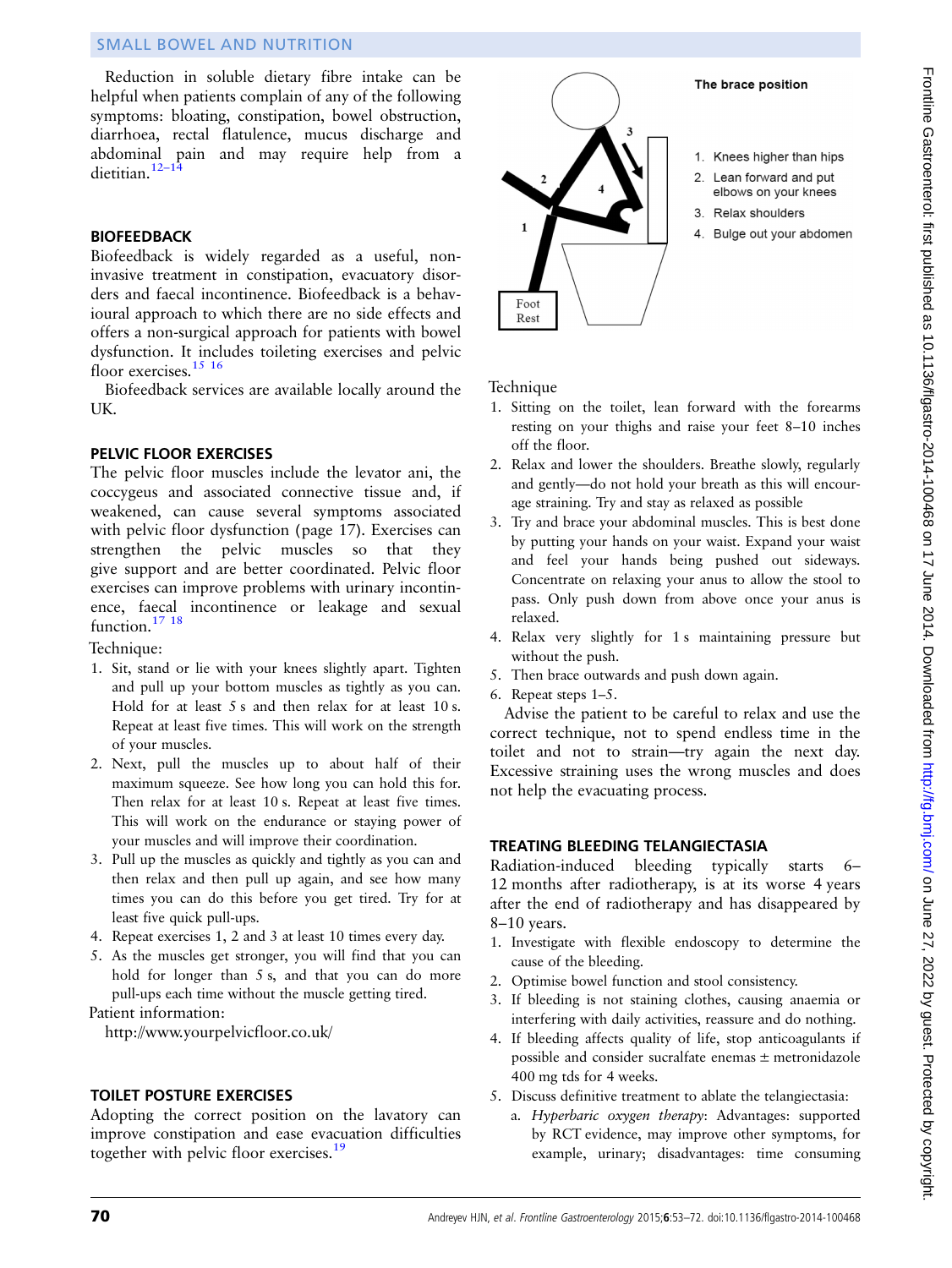(8 weeks of daily treatment), expensive and patients may need to travel long distances to their nearest unit.

- b. Any thermal therapy (eg, APC): Advantages: easily available and simple; disadvantages: significant risk of non-healing ulceration/perforation as the tissue is ischaemic and unproven efficacy in heavy bleeding. Absolutely contraindicated in patients treated with brachytherapy. If used, the bowel must be fully prepared (as for colonoscopy).
- c. Formalin therapy: Advantages: simple to perform; disadvantages: long-term outcomes poorly known, small risks of serum sickness, severe proctitis or chemical burn to the skin if there is spillage.

#### USING INTRARECTAL FORMALIN FOR RADIATION INDUCED TELANGIECTASIA

Formalin chemically cauterises by hydrolysing protein and superficially coagulating the tissue. In general, the procedure seems to be effective, safe, well tolerated by the patient, inexpensive and technically simple. The use of intrarectal formalin for radiation-induced bleeding is contraindicated if the rectal mucosa is ulcerated. $8^{20-23}$ 

Preparation:

- ▸ Prepare the bowel as for colonoscopy with full bowel preparation.
- ▸ Use a gastroscope not a colonoscope.
- ▸ 30–35 mL of 5% formalin is usually sufficient to cover the telangiectasia.
- ▸ Initial instillation of saline can help assess how much formalin will be required.

Technique:

- ▶ Patient position: prone.
- ▸ Instil the formalin through a catheter passed through the gastroscope channel into the rectum.
- ▸ Apply with wet cloths and continued pressure to the perianal area to prevent leakage of formalin during the procedure (by endoscopy nurse).
- ▸ Keep the gastroscope in place during the procedure.
- ▸ Leave the formalin in the rectum for 3 min exactly.
- ▶ Then remove the formalin with copious washes of water.
- ▸ Continue the perianal pressure/pads until all of the rectal formalin removed.

Considerations after treatment:

- ▸ Advise patients they may not notice any improvement in bleeding for 1–2 weeks.
- ▸ Consider the use sucralfate enemas for 2–3 weeks twice daily to help healing.
- ▸ Consider retreating if necessary 6–8 weeks later and repeat if necessary a third time after a further 6–8 weeks.

# HOW TO REFER FOR HYPERBARIC OXYGEN **THERAPY**

Hyperbaric oxygen for radiation-induced damage requires a funding application to the Specialised Commissioning Group. The local hyperbaric oxygen

unit and the referring clinician need to fill in the application jointly.<sup>[8](#page-14-0)</sup>

Hyperbaric units that provide medically supervised hyperbaric oxygen therapy with the correct pressures believed to be useful for treating radiation injury are only found at the following centres:

- ▶ DDRC Hyperbaric Medical Centre, Tamar Science Park, Plymouth
- ▸ James Paget Hospital, Great Yarmouth
- ▸ Midlands Diving Chamber, Hospital of St Cross, Rugby
- Spire Hospital, Cardiff
- ▶ Spire Hull and East Riding Hospital, Hull
- Spire Murrayfield Hospital, Wirral
- ▶ St John and Elizabeth Hospital, North London
- ▶ St Richards Hospital, Chichester
- Whipps Cross Hospital, East London

There is no evidence at all that non-medically supervised hyperbaric oxygen therapy as provided by MS treatment centres is of any benefit for treating radiation-induced toxicity.

# SUCRALFATE ENEMAS

Sucralfate forms a mechanical protective layer over radiation-induced telangiectasia and improves healing.

- 1. Use 2 g (10 mL) sucralfate suspension (1 g in 5 mL) made up to 50 mL using warm tap water in a bladder syringe.
- 2. Attach a soft, lubricated Foley catheter to the syringe.
- 3. The patient should insert the catheter gently into their rectum and instil the enema twice a day until the bleeding has stopped.
- 4. The enema should be held in the rectum as long as possible.
- 5. The patient should roll over at least once to coat the entire rectum but spend the majority of the time lying prone so the solution treats the anterior rectal wall.
- 6. Long-term once-daily enemas may help prevent the bleeding recurring.
- 7. If bleeding starts again, go back to using sucralfate enemas twice a day.

# PERIANAL SKIN CARE

Radiotherapy skin reactions may present as skin irritation, erythema and ulceration and atrophy of the skin within the radiotherapy field that may be worsened by enzymes present in faecal fluid when incontinent or leaking.

Key principles: [24 25](#page-14-0)

- ▸ Keep skin dry
- Keep skin free of faeces
- ▶ Prevent the development of perianal dermatitis by:
- Use 'simple' soap or 'Dove Sensitive' soap that will not affect the pH of the skin (normally 5.5). Regular soap has a pH of nine and can disrupt the skin pH, which inhibits the growth of bacteria and thus increases dermatitis.
	- 1. Treating the underlying cause:
		- ▸ Use a skin barrier: cream or film.